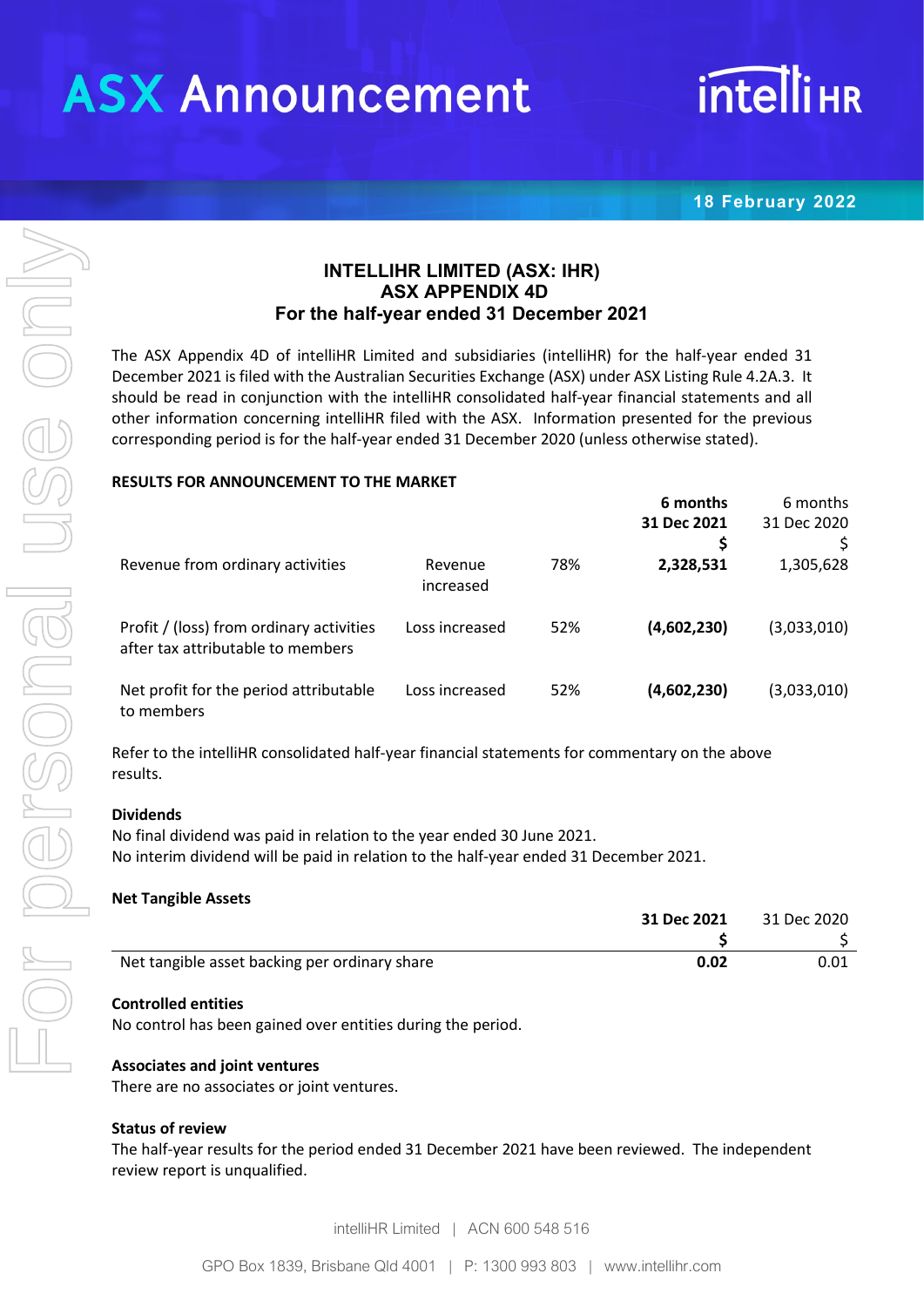

# intelliHR Limited ABN 38 600 548 516 HALF-YEAR FINANCIAL STATEMENTS

FOR THE SIX MONTHS ENDED 31 DECEMBER 2021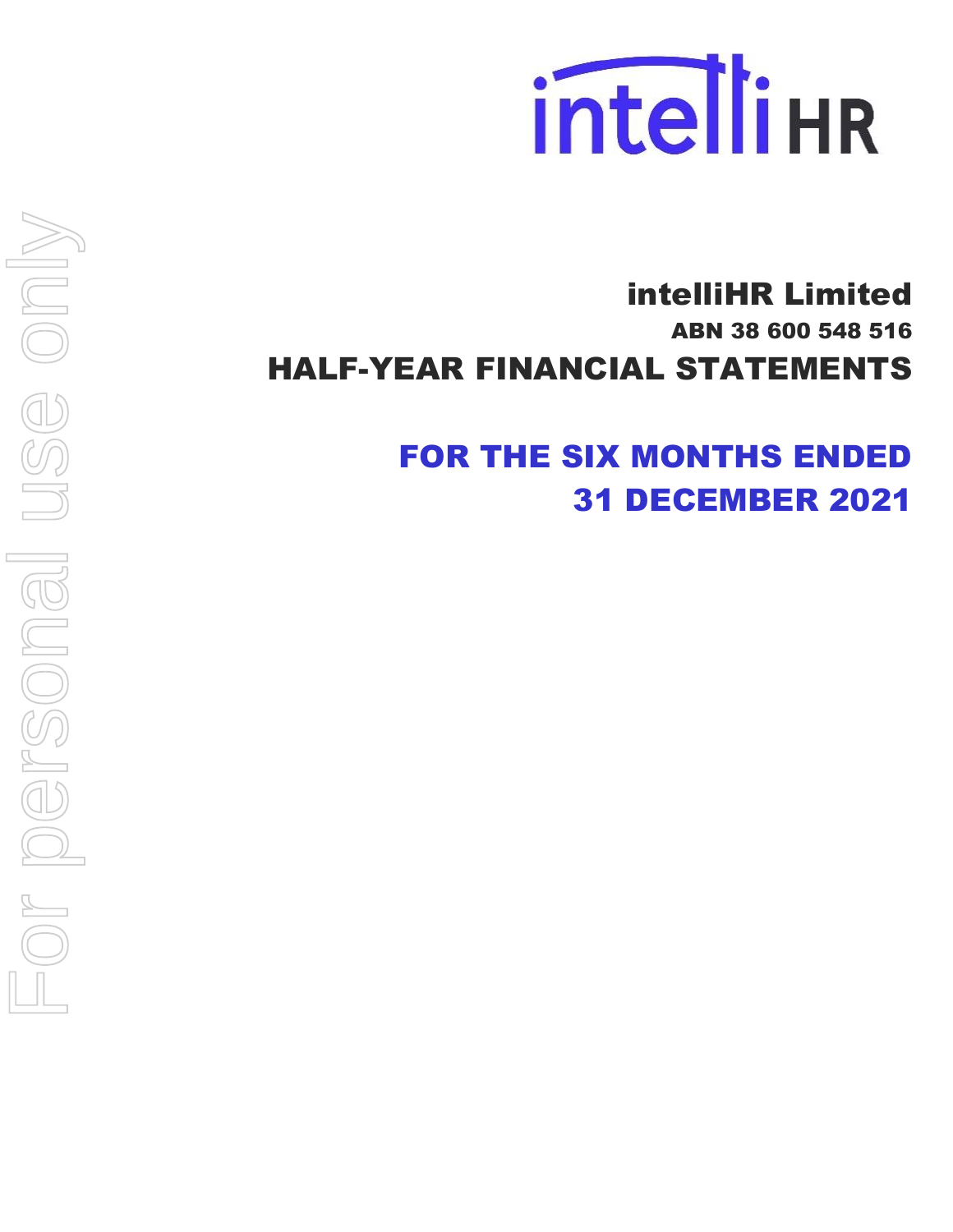# **DIRECTORS' REPORT FOR THE HALF-YEAR ENDED 31 DECEMBER 2021**

Your directors present their report on intelliHR Limited (referred to hereafter as the 'consolidated entity') for the half-year ended 31 December 2021.

### **DIRECTORS**

The following persons were directors of intelliHR Limited during the whole of the half-year and up to the date of this report, unless otherwise stated:

Greg Baynton (Retired 30 November 2021) Anthony Bellas Robert Bromage Ilona Charles Matthew Donovan (Appointed 30 November 2021) Jamie Duffield (Retired 30 November 2021) Belinda Lajoie David Slocomb

#### **PRINCIPAL ACTIVITIES**

The principal activities of the company during the half-year were the development of an innovative cloudbased people management platform.

No significant change in the nature of these activities occurred during the half-year.

#### **REVIEW OF OPERATIONS**

The loss for the consolidated entity after providing for income tax amounted to \$4,602,230 or \$4,197,098 excluding the Share Based Payments adjustment for the issue of employee share benefits during the 6 months. (2020: \$3,033,010).

intelliHR has produced three consecutive quarters of record Annual Recurring Revenue (ARR) growth, demonstrating a strong response to market demand with increasing customer size and record enterprise customer conversions driving this growth. The six months to 31 December 2021 saw significant improvements across revenue figures including contracted ARR, cashflow and cash position, customer numbers and subscriber conversion. The key events and results for the period are as follows:

- 117% YoY invoiced subscription revenue growth in 1H22. Total YTD revenue represented an increase of 78% YoY income from \$1,305,628 to \$2,328,531.
- Increased contracted ARR by a record \$1.85M in 1H22 to \$5.65M a 101% rise.
- Record Rest of the World contracted revenue growth of \$596,674 during 1H22 with Rest of the World ARR now accounting for 31% of total ARR.
- Rolling 12-month net retention rate of 116% representing a strong result driven by customer growth, the Company's value-based pricing model, and continued customer retention.
- 65% YoY increase in contracted professional services implementations which generated \$621,439 in 1H22.
- 60% increase in total expenses, up \$2,609,722 compared with 1H21, 44% of which is attributable to the Company's global expansion into the USA, Canada and the UK.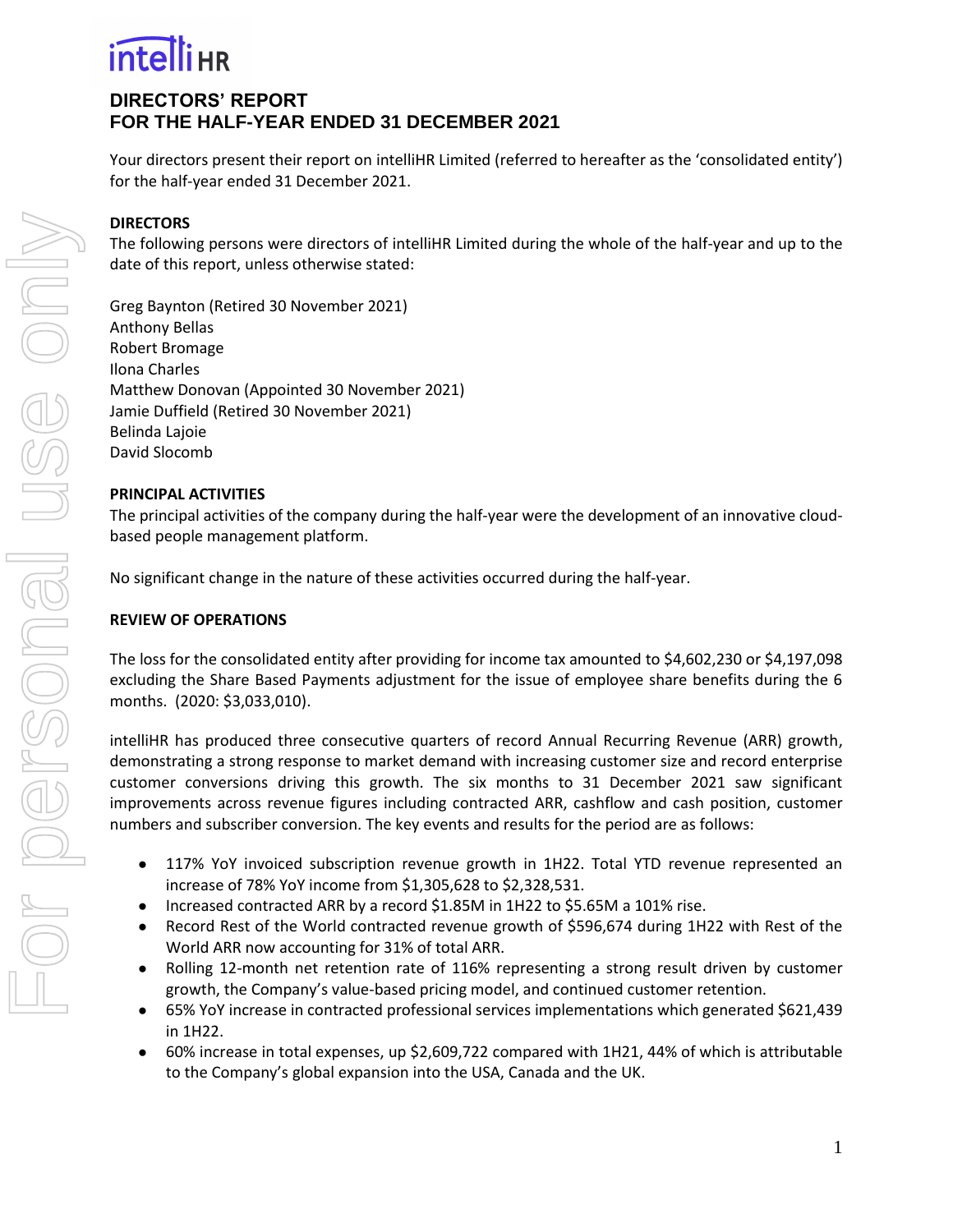

### **DIRECTORS' REPORT (CONTINUED) REVIEW OF OPERATIONS (CONTINUED)**

- Increased contracted subscribers by a record 14,858 to a total of 52,138 as at 31 December 2021. During 1H22, the business surpassed the 50,000 contracted subscriber and \$5m in contracted ARR key milestones.
- Continued building of intelliHR's best-of-breed partner ecosystem with over 90% of revenue growth including an ecosystem component. These recent results underscore the importance of intelliHR both supporting and informing customer integration needs. Through the new Integration Marketplace, intelliHR continues to actively expand the reach of its best-of-breed partnerships, leveraging the network effects from its expanding global ecosystem. Specific initiatives include intelliHR having a formal reseller agreement with UK payroll supplier, Cintra, which is producing exciting customer leads and acquisitions along with a commercial agreement for entry into the ADP marketplace in the US and Canada following finalisation of integration work.
- Completion of a successful and over-subscribed capital raising in 1H21 which generated \$10.8M in capital net of fees. These funds will contribute to continued and expanded investment across strategic growth activities.
- Undertaking of further product development into large-scale data management and core HR record keeping enablement projects, including:
	- $\circ$  Continue key front-end technology transformation to support the extension of language translation in the platform, opening up new geographic markets. Initial languages rolled out included French Canadian, French, English (US) and Spanish. Additional languages to be added as customer demands support investment.
	- $\circ$  A range of scaling and self-service onboarding initiatives including an automated billing system and customer facing data upload automation.
	- $\circ$  The extension of intelliHR's public API which increases endpoints and functionality extending the potential range of integration possibilities with enterprise payroll systems and the best-of-breed HR ecosystem around intelliHR as core.
	- $\circ$  Further investment in R&D into analytics and AI to deliver additional functionality including insight generation to underpin business decision-making.
	- $\circ$  Significant technology transformation projects were undertaken and completed to increase platform performance for larger enterprise data sets and improving user experience.

# **STRATEGIC OUTLOOK**

Looking forward, the company is excited to build upon the successes of 2021 with customer conversions over 500 headcount accelerating faster than any other segment. intelliHR's success is drawn from its innovative and configurable HR platform which has proven to be quickly adaptable to the needs of individual organisations across the globe. It has continued to invest into efficiently scaling sales operations through a range of product initiatives including reseller, partner ecosystem and foreign language capabilities increasing both the size and scale of its addressable market.

intelliHR has firmly established a strong platform for global SaaS HR success over the course of 2021. It has continued to invest in building its global coverage in both the North American and UK markets. With three global enterprise conversions during 1H22, and the addition of the Cintra partnership already generating new leads strengthening our existing pipelines, this investment is being appropriately rewarded.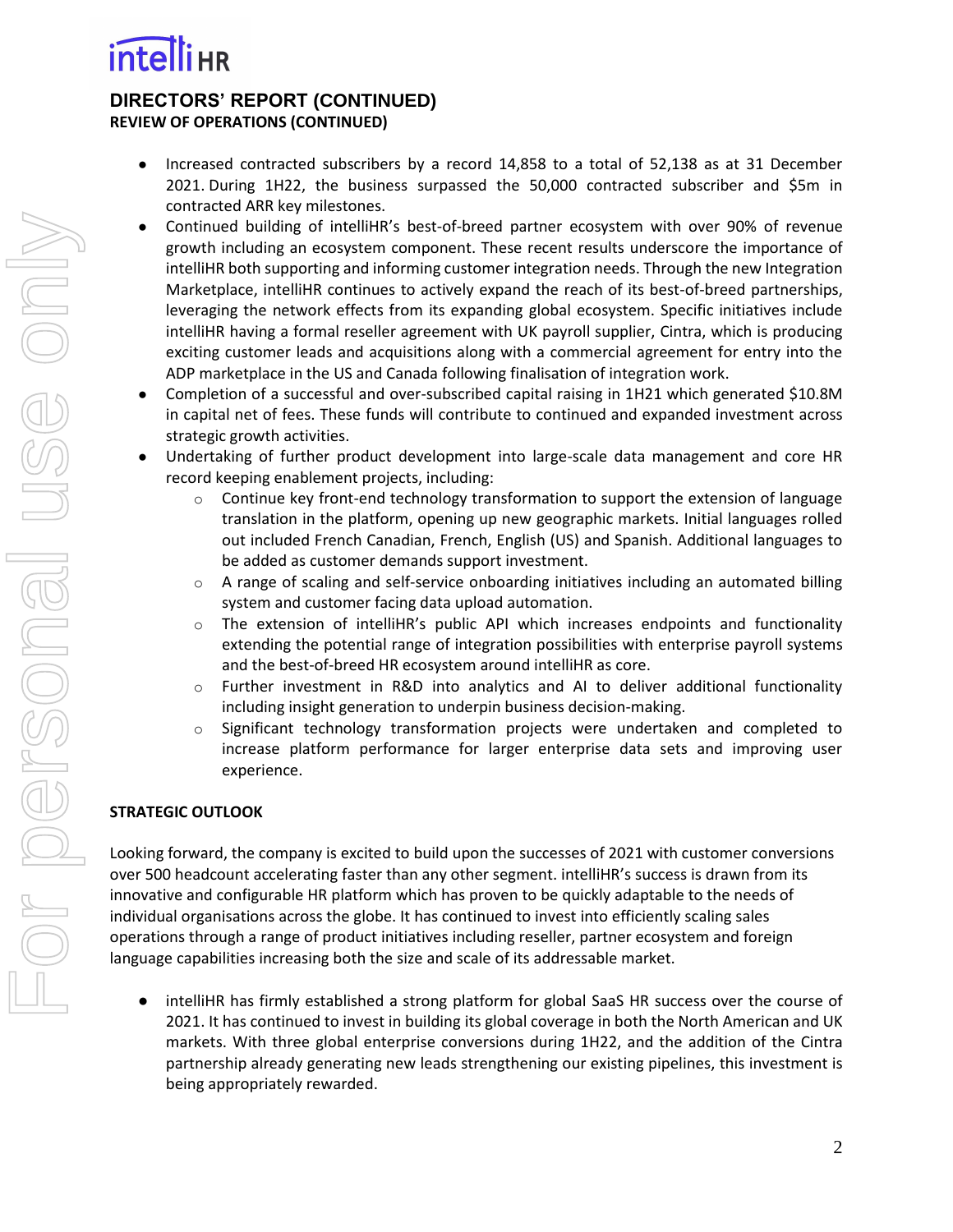### **DIRECTORS' REPORT (CONTINUED) REVIEW OF OPERATIONS (CONTINUED)**

- intelliHR's growing 'best of breed' partner ecosystem is increasingly underpinning its success, with over 90% of contracted ARR growth in 1H22 having an integration with an ecosystem partner.
- The Company will continue to adapt its offering at all levels of business to service the increasing opportunity for scale offered by enterprise demand. The range of customers intelliHR now supports incorporate 50 to 10,000 employees, are multilingual and are located across the globe.
- The Company will continue to develop emerging reseller technology partnerships creating a new scalable distribution channel.

# COVID-19 Impact:

intelliHR has remained productive and engaged during the COVID-19 pandemic, having demonstrated an ability to seamlessly transition to a remote working environment as the pandemic requires. The Company's growth has accelerated since the onset of the pandemic with intelliHR well-positioned to support the global shift to hybrid and "Work from home" arrangements. Through the intelliHR platform, organisations can better manage, support and engage their employees using continuous feedback tools, performance enablement and wellness capabilities, while also accounting for new challenges such as vaccination compliance.

In closing, the business is strongly positioned to proceed with its innovative research and development program in tandem with its global expansion strategy, equipped with:

- A historically high cash position.
- A well-established and proven market fit with the enterprise customer segment.
- A rapidly growing 'best of breed' partner ecosystem.
- Increased and growing cash receipts from customers.
- Growing contracted ARR (subscription fees).
- Rising professional services revenue.
- A market-leading platform that competes successfully on a global scale and across large employing organisations with its AI and analytical capability.
- A strong board with experience across all aspects of management, finance and technology.

# **SUBSEQUENT EVENTS OCCURRING AFTER THE REPORTING DATE**

The Group has no matters or circumstances that have arisen since 31 December 2021 that have significantly affected, or may significantly affect, the operations of the consolidated entity, the results of those operations or the state of affairs of the consolidated entity in future financial years.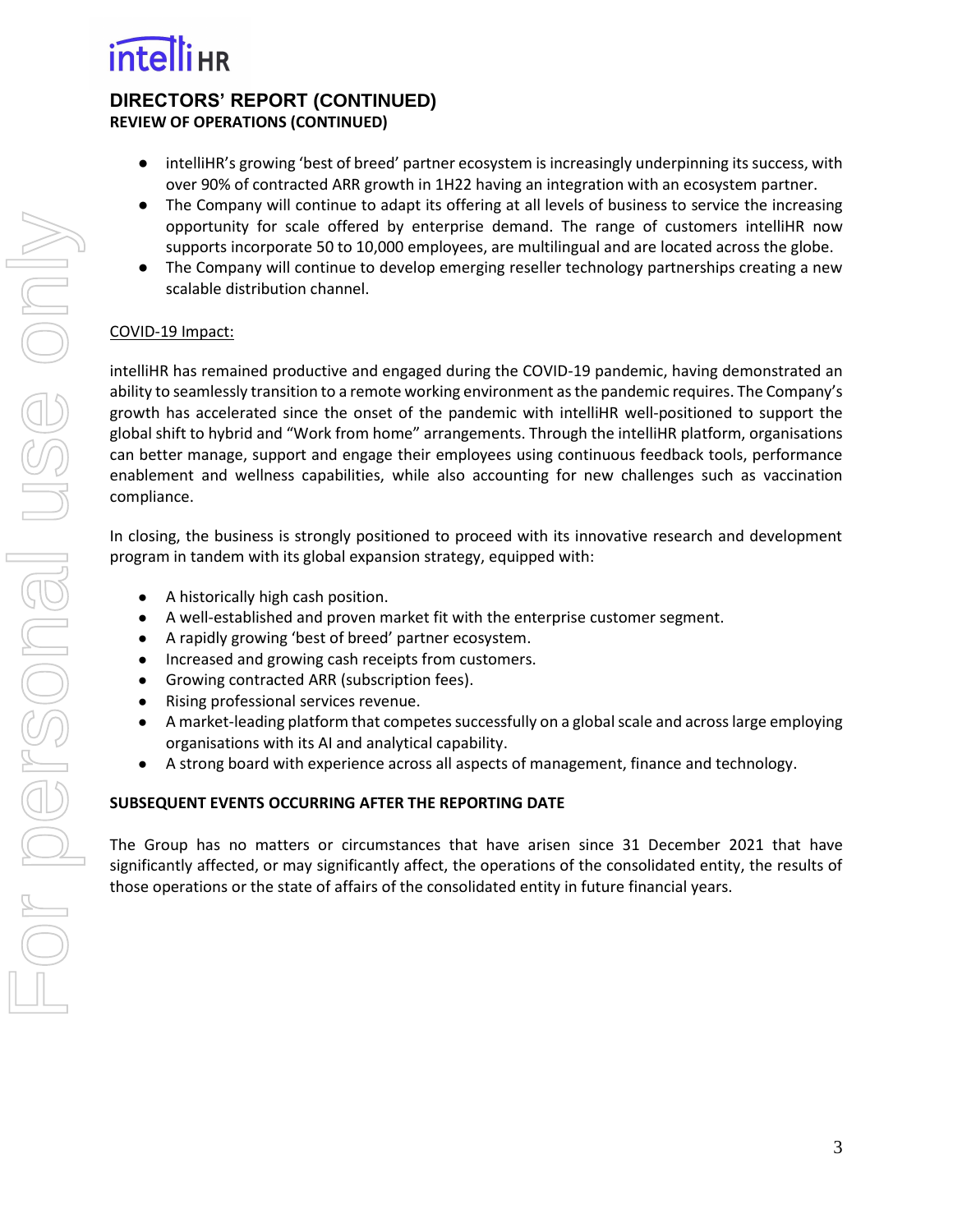

# **DIRECTORS' REPORT (CONTINUED)**

#### **SIGNIFICANT CHANGES IN THE STATE OF AFFAIRS**

There were no significant changes in the state of affairs of the consolidated entity during the financial halfyear.

#### **AUDITOR'S INDEPENDENCE DECLARATION**

A copy of the auditor's independence declaration as required under section 307C of the Corporations Act 2001 is set out on the following page.

This report is made in accordance with a resolution of directors, pursuant to section 306(3)(a) of the *Corporations Act 2001*.

any Belles

**Tony Bellas Chairman** 

18 February 2022 Brisbane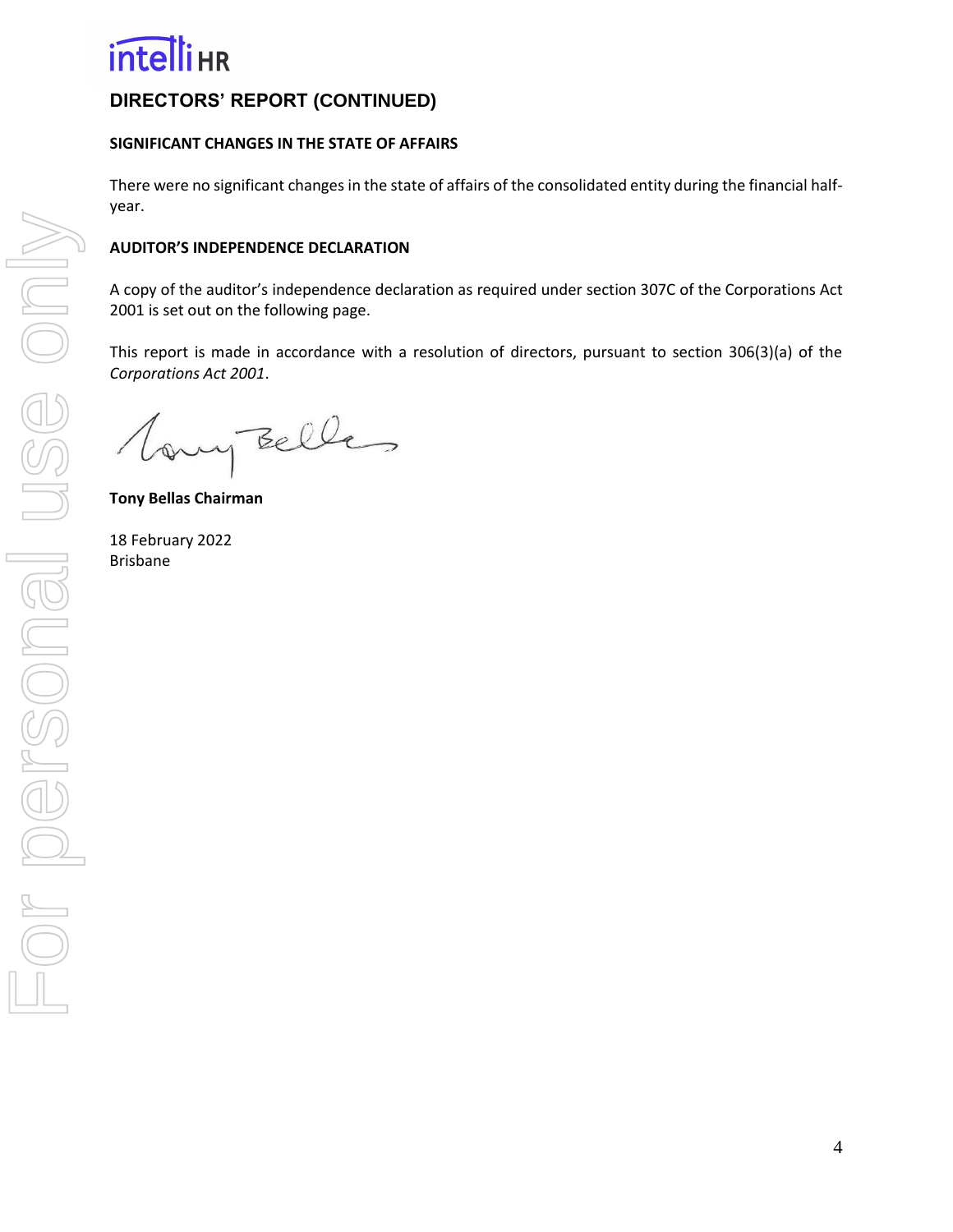# **intelli**HR **AUDITOR'S INDEPENDENCE DECLARATION**

Tel: +61 7 3237 5999 Fax: +61 7 3221 9227 **www.bdo.com.au** 

Level 10, 12 Creek St Brisbane QLD 4000 GPO Box 457 Brisbane QLD 4001 Australia

#### **DECLARATION OF INDEPENDENCE BY R M SWABY TO THE DIRECTORS OF INTELLIHR LIMITED**

As lead auditor for the review of intelliHR Limited for the half-year ended 31 December 2021, I declare that, to the best of my knowledge and belief, there have been:

- 1. No contraventions of the auditor independence requirements of the *Corporations Act 2001* in relation to the review; and
- 2. No contraventions of any applicable code of professional conduct in relation to the review.

This declaration is in respect of intelliHR Limited and the entities it controlled during the period.

Kirfwalny

**R M Swaby**  Director

#### **BDO Audit Pty Ltd**

Brisbane, 18 February 2022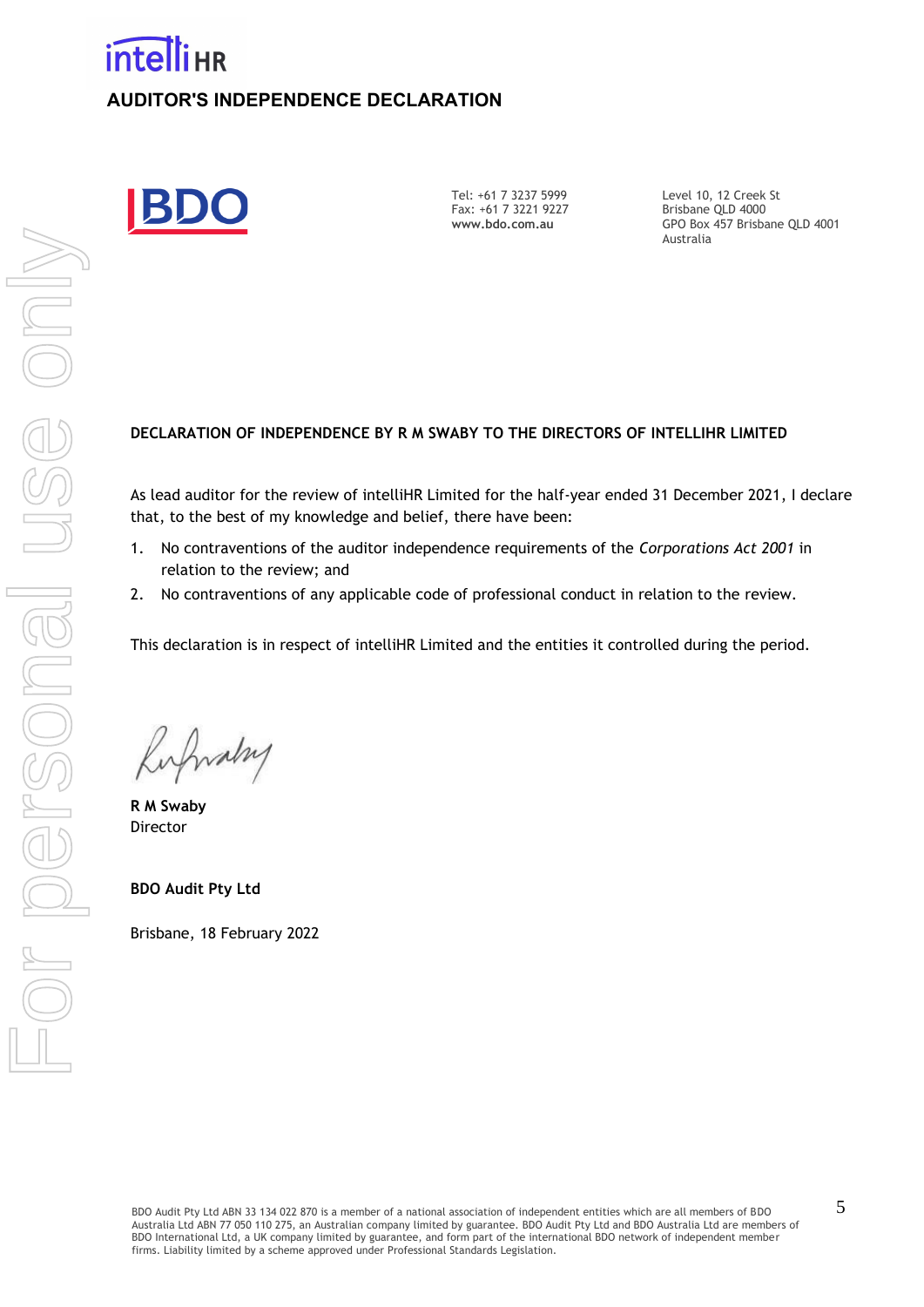

# **CONTENTS**

#### **Half-year financial report**

#### **General information**

The financial statements cover intelliHR Limited as a consolidated entity consisting of intelliHR Limited and the entities it controlled at the end of, or during, the half-year. The financial statements are presented in Australian dollars, which is intelliHR Limited's functional and presentation currency.

intelliHR Limited is a listed public company limited by shares, incorporated, and domiciled in Australia. Its registered office and principal place of business are:

#### **Registered office & Principal place of business**

Level 28, 345 Queen Street Brisbane QLD 4000

A description of the nature of the consolidated entity's operations and its principal activities are included in the directors' report, which is not part of the financial statements.

The financial statements were authorised for issue, in accordance with a resolution of directors, on 18 February 2022.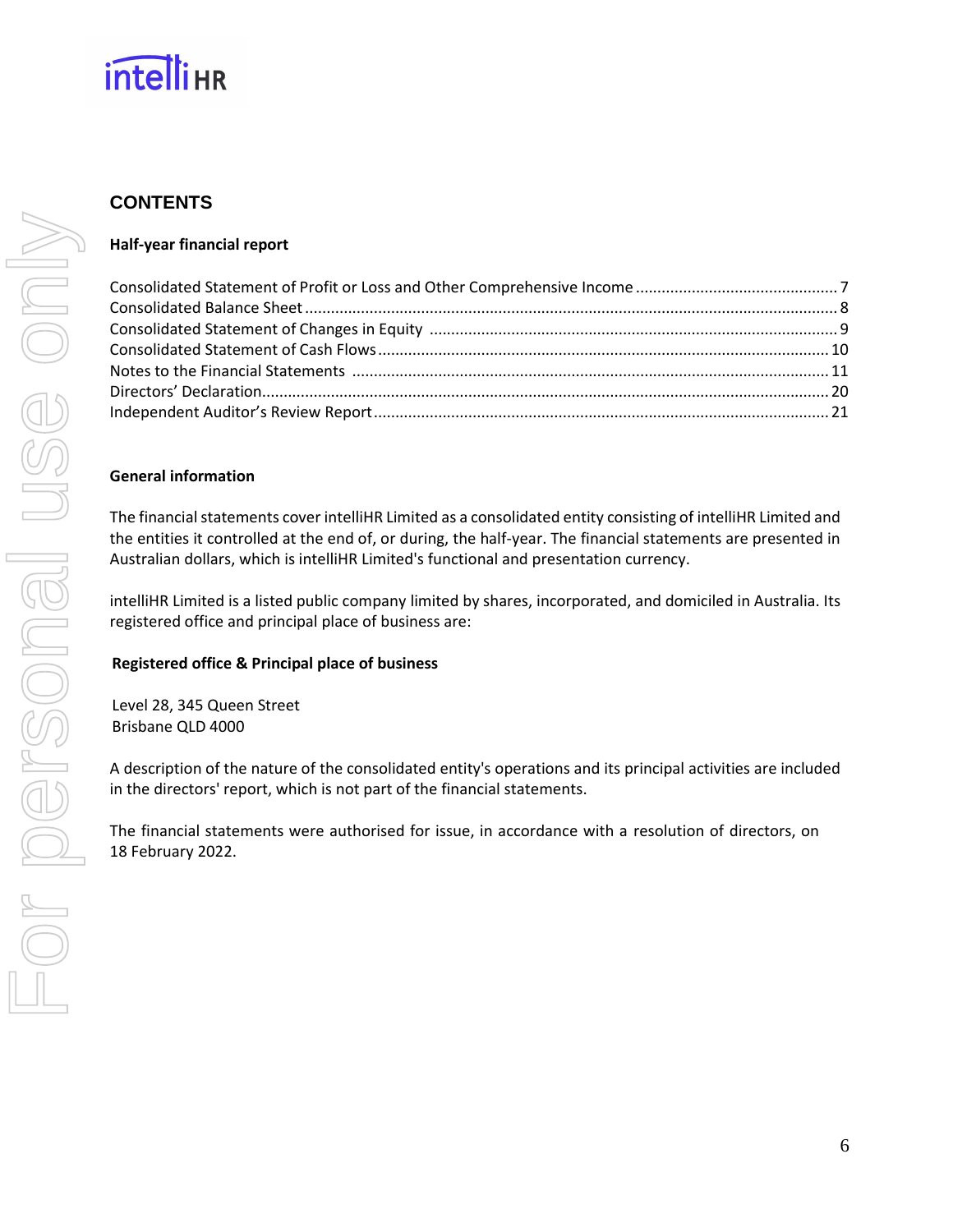# <span id="page-8-0"></span>**CONSOLIDATED STATEMENT OF PROFIT OR LOSS AND OTHER COMPREHENSIVE INCOME FOR THE HALF-YEAR ENDED 31 DECEMBER 2021**

|                                                                                                                       |                | <b>Consolidated</b> |               |  |
|-----------------------------------------------------------------------------------------------------------------------|----------------|---------------------|---------------|--|
|                                                                                                                       | <b>Note</b>    | 2021<br>\$          | 2020<br>\$    |  |
| Revenue                                                                                                               | $\overline{2}$ | 2,127,966           | 979,057       |  |
| Other income                                                                                                          | $\overline{2}$ | 200,565             | 326,571       |  |
|                                                                                                                       |                | 2,328,531           | 1,305,628     |  |
| Employee benefits expense                                                                                             |                | (3,604,364)         | (2, 140, 680) |  |
| Directors' remuneration                                                                                               |                | (477, 932)          | (555, 899)    |  |
| Depreciation and amortisation expense                                                                                 | 3              | (1,069,746)         | (967, 282)    |  |
| Marketing expense                                                                                                     |                | (840, 630)          | (299, 392)    |  |
| Finance expense                                                                                                       |                | (65, 206)           | (63, 601)     |  |
| General and administrative expense                                                                                    |                | (864, 704)          | (311, 784)    |  |
| Loss before income tax expense                                                                                        |                | (4,594,051)         | (3,033,010)   |  |
| Income tax expense                                                                                                    |                | (8, 179)            |               |  |
| Loss for the period                                                                                                   |                | (4,602,230)         | (3,033,010)   |  |
| Other comprehensive income for the period, net of tax                                                                 |                | 251                 | 3,746         |  |
| Total comprehensive income for the period                                                                             |                | (4,601,979)         | (3,029,264)   |  |
| Earnings per share for loss from continuing operations<br>attributable to the ordinary equity holders of the Company: |                | Cents               | Cents         |  |
| Basic earnings per share                                                                                              | 9              | (1.50)              | (1.23)        |  |
| Diluted earnings per share                                                                                            | 9              | (1.50)              | (1.23)        |  |
|                                                                                                                       |                |                     |               |  |

<span id="page-8-1"></span>*The above consolidated statement of profit or loss and other comprehensive income should be read in conjunction with the accompanying notes.*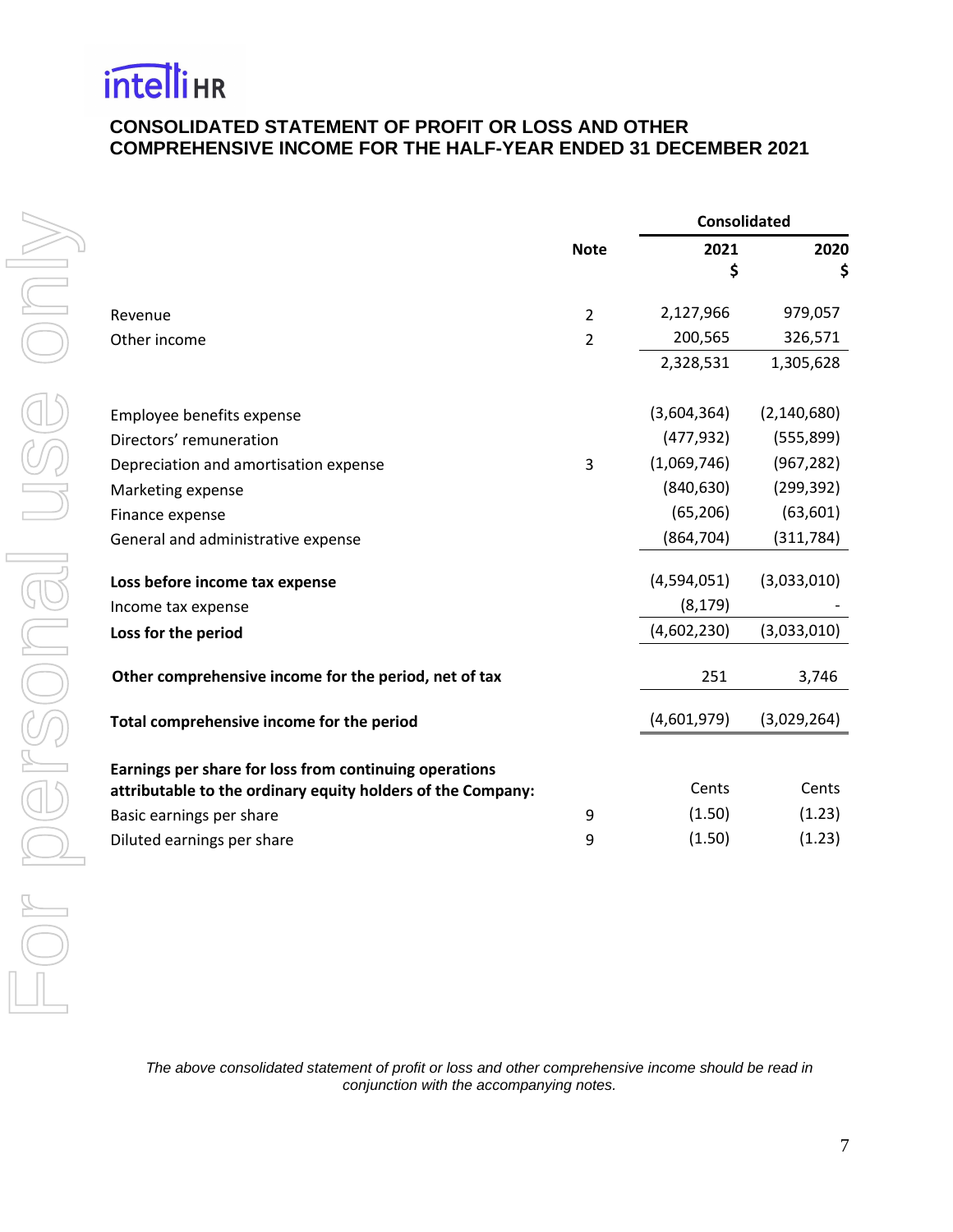# **CONSOLIDATED BALANCE SHEET AS AT 31 DECEMBER 2021**

|                                      |             | <b>Consolidated</b> |                |  |
|--------------------------------------|-------------|---------------------|----------------|--|
|                                      |             | 31 December         | 30 June        |  |
|                                      | <b>Note</b> | 2021                | 2021           |  |
|                                      |             | \$                  | \$             |  |
| <b>ASSETS</b>                        |             |                     |                |  |
| <b>CURRENT ASSETS</b>                |             |                     |                |  |
| Cash and cash equivalents            | 10          | 10,801,153          | 4,102,453      |  |
| Trade and other receivables          |             | 746,337             | 730,402        |  |
| <b>Total current assets</b>          |             | 11,547,490          | 4,832,855      |  |
| <b>NON-CURRENT ASSETS</b>            |             | 421,006             | 416,838        |  |
| Investments                          | 4           | 39,343              | 21,424         |  |
| Plant and equipment                  |             | 1,735,937           | 1,954,563      |  |
| Right-of-use asset                   | 5           | 2,981,316           |                |  |
| Intangible assets                    | 6           |                     | 2,593,071      |  |
| <b>Total non-current assets</b>      |             | 5,177,602           | 4,985,896      |  |
| <b>TOTAL ASSETS</b>                  |             | 16,725,092          | 9,818,751      |  |
| <b>LIABILITIES</b>                   |             |                     |                |  |
| <b>CURRENT LIABILITIES</b>           |             |                     |                |  |
| Trade and other payables             | 7           | 2,631,501           | 2,568,027      |  |
| Lease liability                      | 5           | 469,074             | 573,274        |  |
| <b>Total current liabilities</b>     |             | 3,100,575           | 3,141,301      |  |
| <b>NON-CURRENT LIABILITIES</b>       |             |                     |                |  |
| Provisions                           |             | 37,744              | 23,836         |  |
| Lease liability                      | 5           | 1,430,328           | 1,667,611      |  |
| <b>Total non-current liabilities</b> |             | 1,468,072           | 1,691,447      |  |
| <b>TOTAL LIABILITIES</b>             |             | 4,568,647           | 4,832,748      |  |
| <b>NET ASSETS</b>                    |             | 12,156,445          | 4,986,003      |  |
| <b>EQUITY</b>                        |             |                     |                |  |
| Contributed equity                   | 8           | 36,746,406          | 25,278,740     |  |
| Reserves                             |             | 5,120,531           | 4,815,525      |  |
| <b>Accumulated losses</b>            |             | (29, 710, 492)      | (25, 108, 262) |  |
| <b>TOTAL EQUITY</b>                  |             | 12,156,445          | 4,986,003      |  |

*The above consolidated balance sheet should be read in conjunction with the accompanying notes.*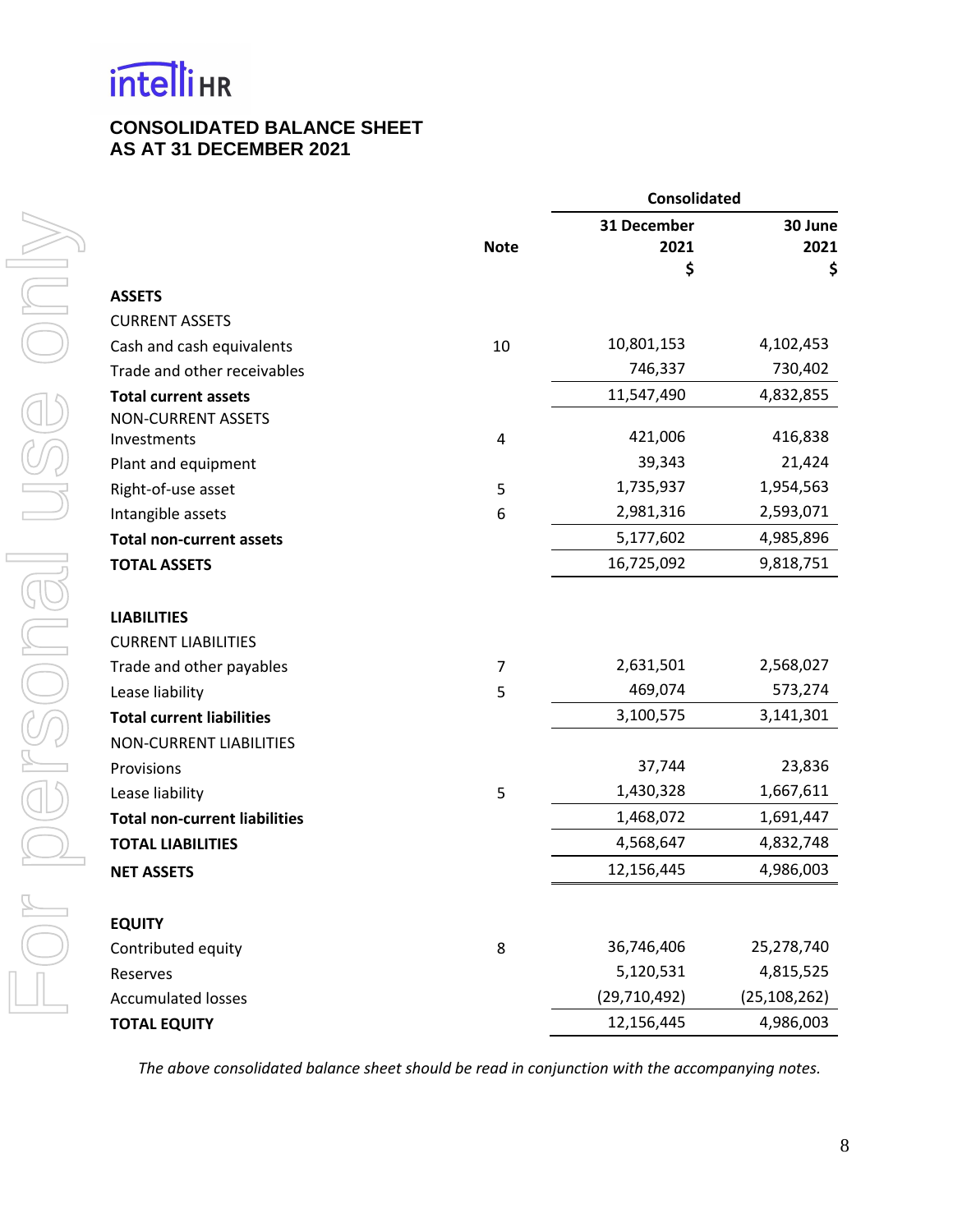

# **CONSOLIDATED STATEMENT OF CHANGES IN EQUITY FOR THE HALF-YEAR ENDED 31 DECEMBER 2021**

<span id="page-10-0"></span>

| <b>Consolidated Group</b>                                |                    |                          | Foreign            |                    |              |
|----------------------------------------------------------|--------------------|--------------------------|--------------------|--------------------|--------------|
|                                                          |                    | <b>Share based</b>       | <b>Currency</b>    |                    |              |
|                                                          | <b>Contributed</b> | payments                 | <b>Translation</b> | <b>Accumulated</b> |              |
|                                                          | equity             | reserve                  | <b>Reserve</b>     | losses             | <b>Total</b> |
|                                                          | \$                 | \$                       | \$                 | \$                 | \$           |
| Balance at 1 July 2020                                   | 18,671,536         | 2,737,563                | 38                 | (17, 474, 843)     | 3,934,294    |
| Loss for the period                                      |                    |                          |                    | (3,033,010)        | (3,033,010)  |
| Foreign currency translation                             |                    |                          | 3,746              |                    | 3,746        |
| <b>Total comprehensive income</b>                        | $\overline{a}$     | $\overline{\phantom{a}}$ | 3,746              | (3,033,010)        | (3,029,264)  |
| Transactions with owners in their capacity as<br>owners: |                    |                          |                    |                    |              |
| Contributions of equity, net of transaction costs        | 5,942,007          |                          |                    |                    | 5,942,007    |
| Share-based payments                                     |                    | 818,669                  |                    |                    | 818,669      |
| <b>Balance at 31 December 2020</b>                       | 24,613,543         | 3,556,232                | 3,784              | (20, 507, 853)     | 7,665,706    |
| Balance at 1 July 2021                                   | 25,278,740         | 4,814,394                | 1,131              | (25, 108, 262)     | 4,986,003    |
| Loss for the period                                      |                    |                          |                    | (4,602,230)        | (4,602,230)  |
| Foreign currency translation                             |                    |                          | 251                |                    | 251          |
| <b>Total comprehensive income</b>                        |                    |                          | 251                | (4,602,230)        | (4,601,979)  |
| Transactions with owners in their capacity as<br>owners: |                    |                          |                    |                    |              |
| Contributions of equity, net of transaction costs        | 11,467,666         |                          |                    |                    | 11,467,666   |
| Share-based payments                                     |                    | 304,755                  |                    |                    | 304,755      |
| <b>Balance at 31 December 2021</b>                       | 36,746,406         | 5,119,149                | 1,382              | (29,710,492)       | 12,156,445   |

*The above consolidated statement of changes in equity should be read in conjunction with the accompanying notes.*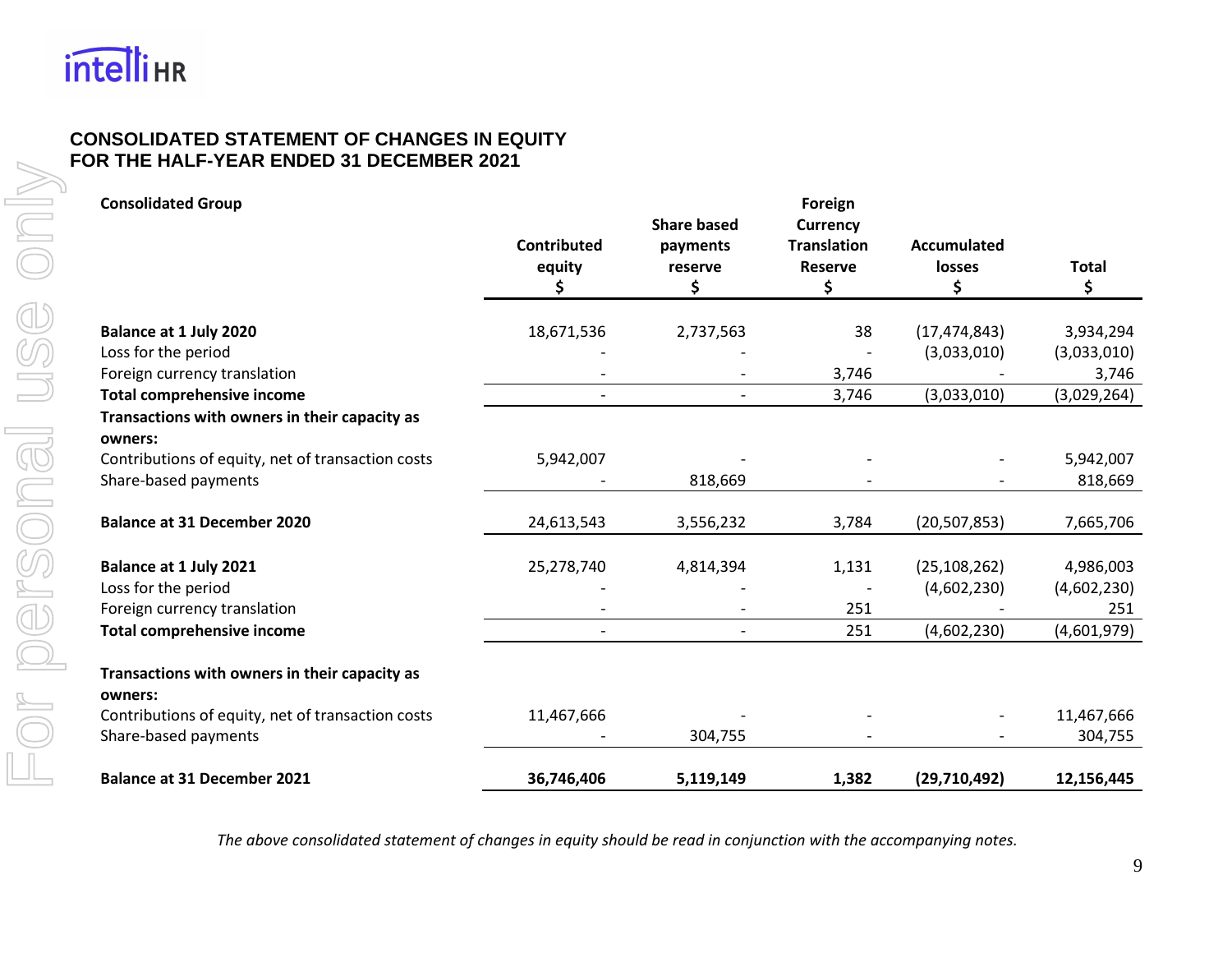# <span id="page-11-0"></span>**CONSOLIDATED STATEMENT OF CASH FLOWS FOR THE HALF-YEAR ENDED 31 DECEMBER 2021**

| 2020<br>2021<br><b>Note</b><br>\$<br>\$<br>Cash flows from operating activities<br>Receipts from customers (GST inclusive)<br>2,370,758<br>1,082,322<br>Payments to suppliers and employees (GST inclusive)<br>(5,579,537)<br>(2,560,571)<br>Interest received<br>19,762<br>18,381<br>5<br>(40, 362)<br>(51, 397)<br>Interest paid<br>(12, 272)<br>Income tax expense<br>Government incentives<br>103,020<br>Net cash outflow from operating activities<br>(3, 241, 651)<br>(1,408,245)<br>Cash flows from investing activities<br>Payments for development<br>(1,844,143)<br>(885, 820)<br>Research and development tax incentive refund and<br>government grants<br>801,374<br>664,814<br>Proceeds from sale of plant and equipment<br>Payments for plant and equipment<br>(30, 344)<br>(57, 542)<br>Net cash outflow from investing activities<br>(1,073,113)<br>(278, 548)<br><b>Cash flows from financing activities</b><br>Proceeds on issue of shares<br>11,982,475<br>5,901,263<br>Payment of capital raising costs<br>(637, 609)<br>(71, 754)<br>Proceeds from loans to related parties<br>10,651<br>Principal element of lease payments<br>5<br>(341, 483)<br>(72, 601)<br>Net cash inflow from financing activities<br>11,014,034<br>5,756,908<br>Net increase (decrease) in cash and cash equivalents<br>6,699,270<br>4,070,115<br>Cash and cash equivalents at the beginning of the<br>period<br>4,102,453<br>2,790,577<br>Effects of exchange rate changes on cash and cash<br>equivalents<br>(570)<br>(1,856)<br>Cash and cash equivalents at the end of the period<br>10<br>10,801,153<br>6,858,836 |  | Half-year |  |  |
|---------------------------------------------------------------------------------------------------------------------------------------------------------------------------------------------------------------------------------------------------------------------------------------------------------------------------------------------------------------------------------------------------------------------------------------------------------------------------------------------------------------------------------------------------------------------------------------------------------------------------------------------------------------------------------------------------------------------------------------------------------------------------------------------------------------------------------------------------------------------------------------------------------------------------------------------------------------------------------------------------------------------------------------------------------------------------------------------------------------------------------------------------------------------------------------------------------------------------------------------------------------------------------------------------------------------------------------------------------------------------------------------------------------------------------------------------------------------------------------------------------------------------------------------------------------------------------------------------------------------|--|-----------|--|--|
|                                                                                                                                                                                                                                                                                                                                                                                                                                                                                                                                                                                                                                                                                                                                                                                                                                                                                                                                                                                                                                                                                                                                                                                                                                                                                                                                                                                                                                                                                                                                                                                                                     |  |           |  |  |
|                                                                                                                                                                                                                                                                                                                                                                                                                                                                                                                                                                                                                                                                                                                                                                                                                                                                                                                                                                                                                                                                                                                                                                                                                                                                                                                                                                                                                                                                                                                                                                                                                     |  |           |  |  |
|                                                                                                                                                                                                                                                                                                                                                                                                                                                                                                                                                                                                                                                                                                                                                                                                                                                                                                                                                                                                                                                                                                                                                                                                                                                                                                                                                                                                                                                                                                                                                                                                                     |  |           |  |  |
|                                                                                                                                                                                                                                                                                                                                                                                                                                                                                                                                                                                                                                                                                                                                                                                                                                                                                                                                                                                                                                                                                                                                                                                                                                                                                                                                                                                                                                                                                                                                                                                                                     |  |           |  |  |
|                                                                                                                                                                                                                                                                                                                                                                                                                                                                                                                                                                                                                                                                                                                                                                                                                                                                                                                                                                                                                                                                                                                                                                                                                                                                                                                                                                                                                                                                                                                                                                                                                     |  |           |  |  |
|                                                                                                                                                                                                                                                                                                                                                                                                                                                                                                                                                                                                                                                                                                                                                                                                                                                                                                                                                                                                                                                                                                                                                                                                                                                                                                                                                                                                                                                                                                                                                                                                                     |  |           |  |  |
|                                                                                                                                                                                                                                                                                                                                                                                                                                                                                                                                                                                                                                                                                                                                                                                                                                                                                                                                                                                                                                                                                                                                                                                                                                                                                                                                                                                                                                                                                                                                                                                                                     |  |           |  |  |
|                                                                                                                                                                                                                                                                                                                                                                                                                                                                                                                                                                                                                                                                                                                                                                                                                                                                                                                                                                                                                                                                                                                                                                                                                                                                                                                                                                                                                                                                                                                                                                                                                     |  |           |  |  |
|                                                                                                                                                                                                                                                                                                                                                                                                                                                                                                                                                                                                                                                                                                                                                                                                                                                                                                                                                                                                                                                                                                                                                                                                                                                                                                                                                                                                                                                                                                                                                                                                                     |  |           |  |  |
|                                                                                                                                                                                                                                                                                                                                                                                                                                                                                                                                                                                                                                                                                                                                                                                                                                                                                                                                                                                                                                                                                                                                                                                                                                                                                                                                                                                                                                                                                                                                                                                                                     |  |           |  |  |
|                                                                                                                                                                                                                                                                                                                                                                                                                                                                                                                                                                                                                                                                                                                                                                                                                                                                                                                                                                                                                                                                                                                                                                                                                                                                                                                                                                                                                                                                                                                                                                                                                     |  |           |  |  |
|                                                                                                                                                                                                                                                                                                                                                                                                                                                                                                                                                                                                                                                                                                                                                                                                                                                                                                                                                                                                                                                                                                                                                                                                                                                                                                                                                                                                                                                                                                                                                                                                                     |  |           |  |  |
|                                                                                                                                                                                                                                                                                                                                                                                                                                                                                                                                                                                                                                                                                                                                                                                                                                                                                                                                                                                                                                                                                                                                                                                                                                                                                                                                                                                                                                                                                                                                                                                                                     |  |           |  |  |
|                                                                                                                                                                                                                                                                                                                                                                                                                                                                                                                                                                                                                                                                                                                                                                                                                                                                                                                                                                                                                                                                                                                                                                                                                                                                                                                                                                                                                                                                                                                                                                                                                     |  |           |  |  |
|                                                                                                                                                                                                                                                                                                                                                                                                                                                                                                                                                                                                                                                                                                                                                                                                                                                                                                                                                                                                                                                                                                                                                                                                                                                                                                                                                                                                                                                                                                                                                                                                                     |  |           |  |  |
|                                                                                                                                                                                                                                                                                                                                                                                                                                                                                                                                                                                                                                                                                                                                                                                                                                                                                                                                                                                                                                                                                                                                                                                                                                                                                                                                                                                                                                                                                                                                                                                                                     |  |           |  |  |
|                                                                                                                                                                                                                                                                                                                                                                                                                                                                                                                                                                                                                                                                                                                                                                                                                                                                                                                                                                                                                                                                                                                                                                                                                                                                                                                                                                                                                                                                                                                                                                                                                     |  |           |  |  |
|                                                                                                                                                                                                                                                                                                                                                                                                                                                                                                                                                                                                                                                                                                                                                                                                                                                                                                                                                                                                                                                                                                                                                                                                                                                                                                                                                                                                                                                                                                                                                                                                                     |  |           |  |  |
|                                                                                                                                                                                                                                                                                                                                                                                                                                                                                                                                                                                                                                                                                                                                                                                                                                                                                                                                                                                                                                                                                                                                                                                                                                                                                                                                                                                                                                                                                                                                                                                                                     |  |           |  |  |
|                                                                                                                                                                                                                                                                                                                                                                                                                                                                                                                                                                                                                                                                                                                                                                                                                                                                                                                                                                                                                                                                                                                                                                                                                                                                                                                                                                                                                                                                                                                                                                                                                     |  |           |  |  |
|                                                                                                                                                                                                                                                                                                                                                                                                                                                                                                                                                                                                                                                                                                                                                                                                                                                                                                                                                                                                                                                                                                                                                                                                                                                                                                                                                                                                                                                                                                                                                                                                                     |  |           |  |  |
|                                                                                                                                                                                                                                                                                                                                                                                                                                                                                                                                                                                                                                                                                                                                                                                                                                                                                                                                                                                                                                                                                                                                                                                                                                                                                                                                                                                                                                                                                                                                                                                                                     |  |           |  |  |
|                                                                                                                                                                                                                                                                                                                                                                                                                                                                                                                                                                                                                                                                                                                                                                                                                                                                                                                                                                                                                                                                                                                                                                                                                                                                                                                                                                                                                                                                                                                                                                                                                     |  |           |  |  |
|                                                                                                                                                                                                                                                                                                                                                                                                                                                                                                                                                                                                                                                                                                                                                                                                                                                                                                                                                                                                                                                                                                                                                                                                                                                                                                                                                                                                                                                                                                                                                                                                                     |  |           |  |  |
|                                                                                                                                                                                                                                                                                                                                                                                                                                                                                                                                                                                                                                                                                                                                                                                                                                                                                                                                                                                                                                                                                                                                                                                                                                                                                                                                                                                                                                                                                                                                                                                                                     |  |           |  |  |
|                                                                                                                                                                                                                                                                                                                                                                                                                                                                                                                                                                                                                                                                                                                                                                                                                                                                                                                                                                                                                                                                                                                                                                                                                                                                                                                                                                                                                                                                                                                                                                                                                     |  |           |  |  |
|                                                                                                                                                                                                                                                                                                                                                                                                                                                                                                                                                                                                                                                                                                                                                                                                                                                                                                                                                                                                                                                                                                                                                                                                                                                                                                                                                                                                                                                                                                                                                                                                                     |  |           |  |  |
|                                                                                                                                                                                                                                                                                                                                                                                                                                                                                                                                                                                                                                                                                                                                                                                                                                                                                                                                                                                                                                                                                                                                                                                                                                                                                                                                                                                                                                                                                                                                                                                                                     |  |           |  |  |
|                                                                                                                                                                                                                                                                                                                                                                                                                                                                                                                                                                                                                                                                                                                                                                                                                                                                                                                                                                                                                                                                                                                                                                                                                                                                                                                                                                                                                                                                                                                                                                                                                     |  |           |  |  |
|                                                                                                                                                                                                                                                                                                                                                                                                                                                                                                                                                                                                                                                                                                                                                                                                                                                                                                                                                                                                                                                                                                                                                                                                                                                                                                                                                                                                                                                                                                                                                                                                                     |  |           |  |  |

*The above consolidated statement of cash flows should be read in conjunction with the accompanying notes.*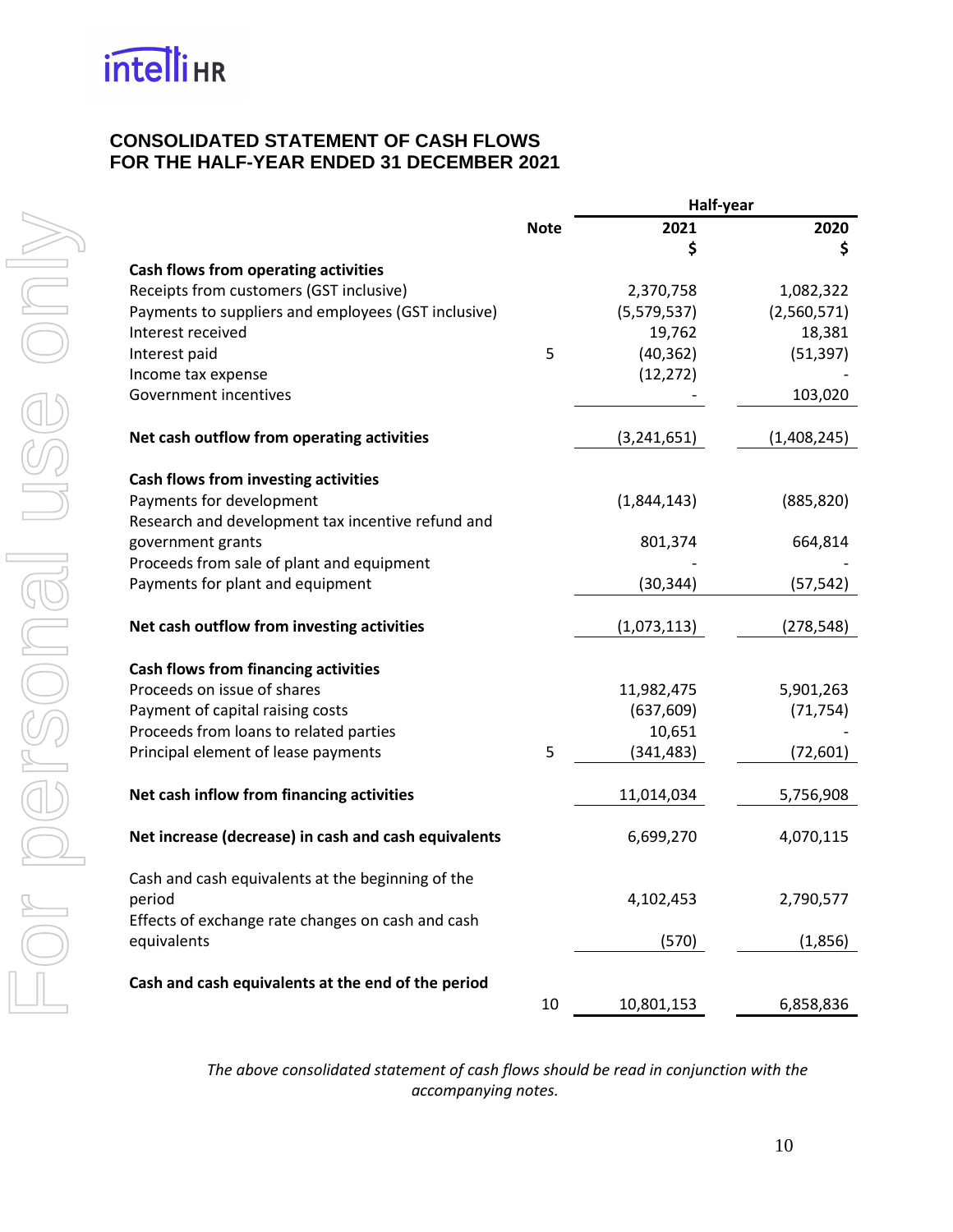# <span id="page-12-0"></span>**Note 1 Summary of significant accounting policies**

The consolidated half-year financial statements of intelliHR Limited (the company) as at and for the half-year ended 31 December 2021 comprise the company and its controlled entities (the Group).

The consolidated interim financial report is a general purpose financial report for the half-year ended 31 December 2021, which has been prepared in accordance with Australian Accounting Standard AASB 134 Interim Financial Reporting and the Corporations Act 2001. The Company is a for-profit entity for the purpose of preparing the interim financial report.

These interim financial statements do not include all the notes of the type normally included in annual financial statements. Accordingly, these financial statements are to be read in conjunction with the 30 June 2021 financial report and any public announcements made by the company during the interim reporting period in accordance with the continuous disclosure requirements of the Corporations Act 2001.

The principal accounting policies adopted in the preparation of the half-year financial statements are the same as those applied by the Group in its consolidated financial report as at, and for the year ended 30 June 2021 except for the adoption of new and revised accounting standards.

#### **Going concern**

The financial statements have been prepared on the going concern basis, which contemplates continuity of normal business activities and the realisation of assets and settlement of liabilities in the normal course of business.

As disclosed in the financial statements, the Group achieved a net loss of \$4,602,230 (2020: \$3,033,010) and net operating cash outflows of \$3,241,651 (2020: \$1,408,245) for the period ended 31 December 2021. As at 31 December 2021, the Group has cash and cash equivalents of \$10,801,153 (2020: \$6,858,836) and net current assets of \$8,446,915 (2020: \$5,017,408).

The ability of the Group to continue as a going concern is principally dependent upon one or more of the following:

- the ability of the Group to raise capital as and when necessary;
- the ability to complete successful development and commercialisation of the Group's software platform.

These conditions give rise to material uncertainty, which may cast significant doubt over the Group's ability to continue as a going concern.

The Directors believe that the going concern basis of preparation is appropriate following the successful capital raisings completed during the period and the increased revenues now being achieved through software sales.

Should the Group be unable to continue as a going concern, it may be required to realise its assets and extinguish its liabilities other than in the ordinary course of business, and at amounts that differ from those stated in the financial report.

This Financial report does not include any adjustments relating to the recoverability and classification of recorded asset amounts or the amounts or classification of liabilities and appropriate disclosures that may be necessary should the Group be unable to continue as a going concern.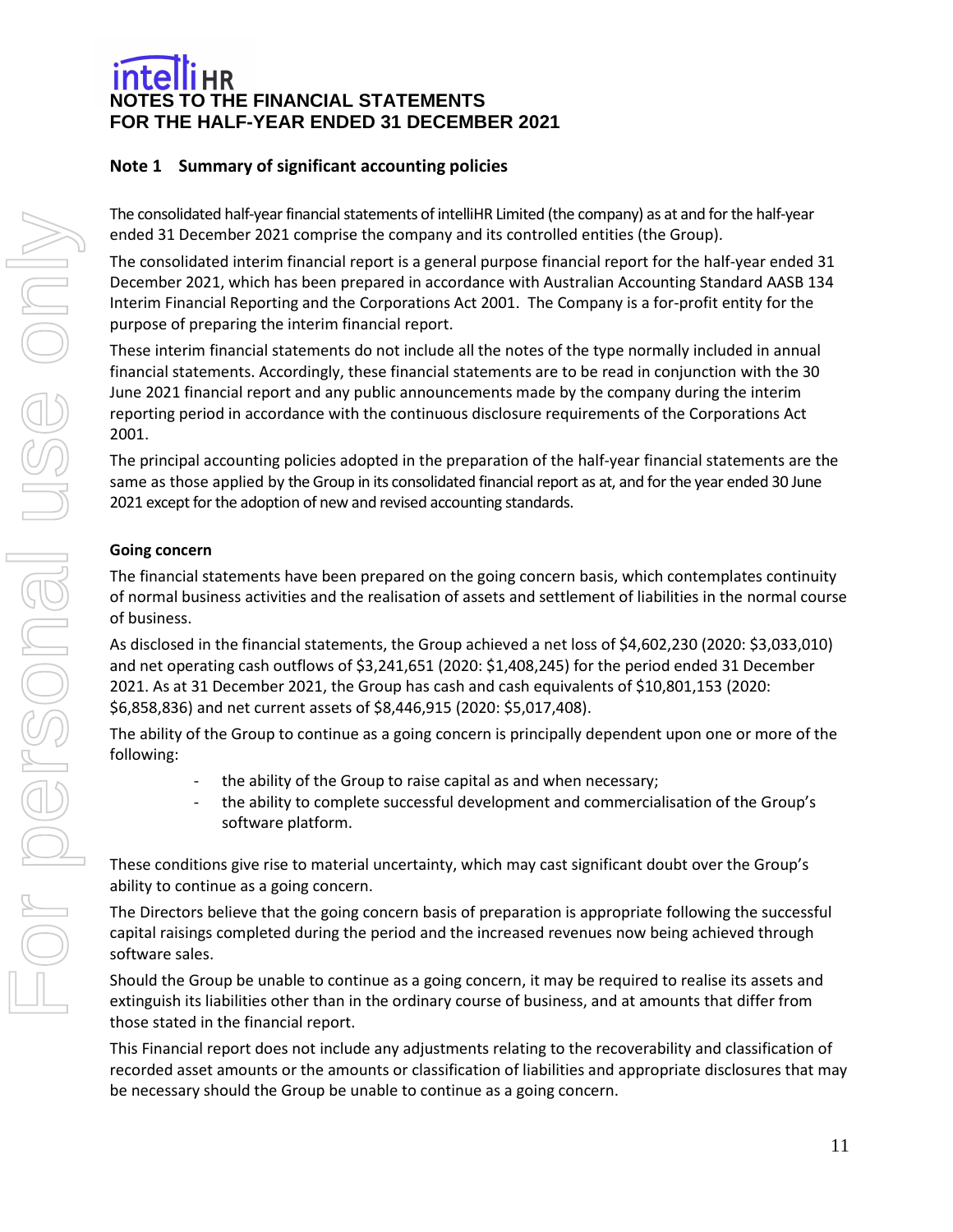# **NOTES TO THE FINANCIAL STATEMENTS FOR THE HALF-YEAR ENDED 31 DECEMBER 2021**

# **Note 1 Summary of significant accounting policies (continued)**

### **New, revised or amending Accounting Standards and Interpretations adopted**

The consolidated entity has adopted all of the new, revised or amending Accounting Standards and Interpretations issued by the Australian Accounting Standards Board ('AASB') that are mandatory for the current reporting period. There has been no material impact on the financial statements by their adoption.

Any new, revised or amending Accounting Standards or Interpretations that are not yet mandatory have not been early adopted.

#### **Critical accounting estimates and Judgements**

The preparation of the financial statements requires the use of certain critical accounting estimates. It also requires management to exercise its judgement in the process of applying the consolidated entity's accounting policies. The areas involving a higher degree of judgement or complexity, or areas where assumptions and estimates are significant to the financial statements, are disclosed below.

#### *Recognition of Development Costs*

For the purpose of measurement, AASB 138 allows costs incurred in the development stage to be capitalised if certain requirements are met, including:

- It is technically feasible that the intangible asset will be completed so that it will be available for use;
- It is the intention to complete the intangible asset and use it;
- It can be demonstrated that it is probable that the intangible asset will generate future economic benefits;
- There are adequate resources to complete the development of the intangible asset;
- The expenditure attributable to the intangible asset during its development can be measured reliably.

As the company meets all of the above requirements, all costs directly attributable and necessary to create, produce and prepare the asset to be capable of operating in the manner intended, have been capitalised.

All costs to maintain the development asset are expensed as incurred.

#### *Share based payment transactions*

The Group measures the cost of equity settled transactions with employees by reference to the fair value of the equity instruments at the date at which they are granted. The fair value is determined by using the binomial tree model and Hull White model taking into account the terms and conditions upon which the instruments were granted. The accounting estimates and assumptions, including share price volatility, interest rates and vesting periods would have no impact on the carrying amounts of assets and liabilities within the next annual reporting period but may impact the profit or loss and equity.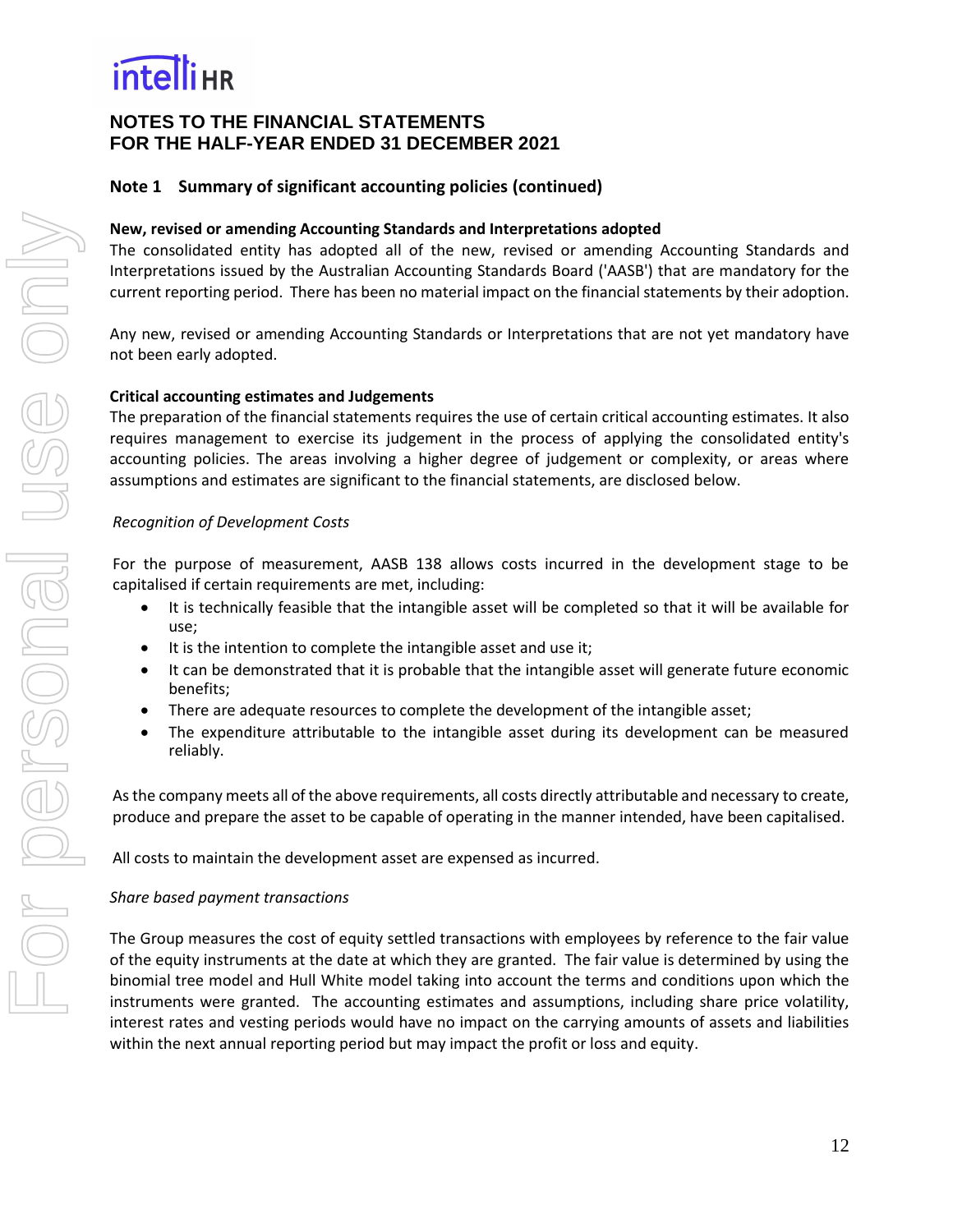

#### **Note 2 Income**

| Revenue<br>(a)                           | <b>31 December 2021</b> |                        | <b>31 December 2020</b> |             |                        |              |
|------------------------------------------|-------------------------|------------------------|-------------------------|-------------|------------------------|--------------|
|                                          | <b>APAC</b>             | <b>Americas</b><br>/UK | <b>Total</b>            | <b>APAC</b> | <b>Americas</b><br>/uk | <b>Total</b> |
| Revenue from contracts<br>with customers | \$                      | \$                     | \$                      | \$          | \$                     | \$           |
| Over time (Service Operating Fees)       | 1,565,872               | 252,966                | 1,818,838               | 804,090     | 11,352                 | 815,442      |
| Over time (Service Initiation Fees)      | 191,243                 | 29,294                 | 220,537                 | 99,110      | 217                    | 99,327       |
| At a point in time (Professional Fees)   | 72,588                  | 16,003                 | 88,591                  | 64,288      | -                      | 64,288       |
| <b>Total Revenue</b>                     | 1,829,703               | 298,263                | 2,127,966               | 967,488     | 11,569                 | 979,057      |
| <b>Other Income</b><br>(b)               |                         |                        |                         |             |                        |              |
|                                          |                         |                        |                         | 31 December | 31 December            |              |
|                                          |                         |                        |                         | 2021        |                        | 2020         |
|                                          |                         |                        |                         | \$          |                        | \$           |
| Interest Received                        |                         |                        |                         | 15,173      |                        | 18,381       |
| Covid 19 Government Stimulus             |                         |                        |                         |             |                        | 131,645      |
| Research and Development Incentive       |                         |                        |                         | 184,170     |                        | 138,175      |

Other Income 38,370 **Total Other Income** 200,565 326,571

# **Note 3 Loss for the period**

*Loss for the half-year includes the following items that are unusual because of their nature, size or incidence:*

|                                                                      | 31 December | 31 December |
|----------------------------------------------------------------------|-------------|-------------|
|                                                                      | 2021        | 2020        |
| <b>EXPENSES</b>                                                      | \$          | \$          |
| Amortisation of intangible assets                                    | 838,695     | 745,156     |
| Depreciation of property, plant and equipment                        | 12,425      | 3,500       |
| Depreciation of right-of-use asset                                   | 218,626     | 218,626     |
| Total                                                                | 1,069,746   | 967,282     |
| Included in employee benefit expense and Directors'<br>remuneration: |             |             |
| Superannuation contributions                                         | 247,442     | 152,094     |
| Share based payments expense                                         | 405,132     | 752,834     |
| Loss on foreign exchange                                             | 16,612      | 12,561      |
| Interest paid on lease liabilities                                   | 40,362      | 51,397      |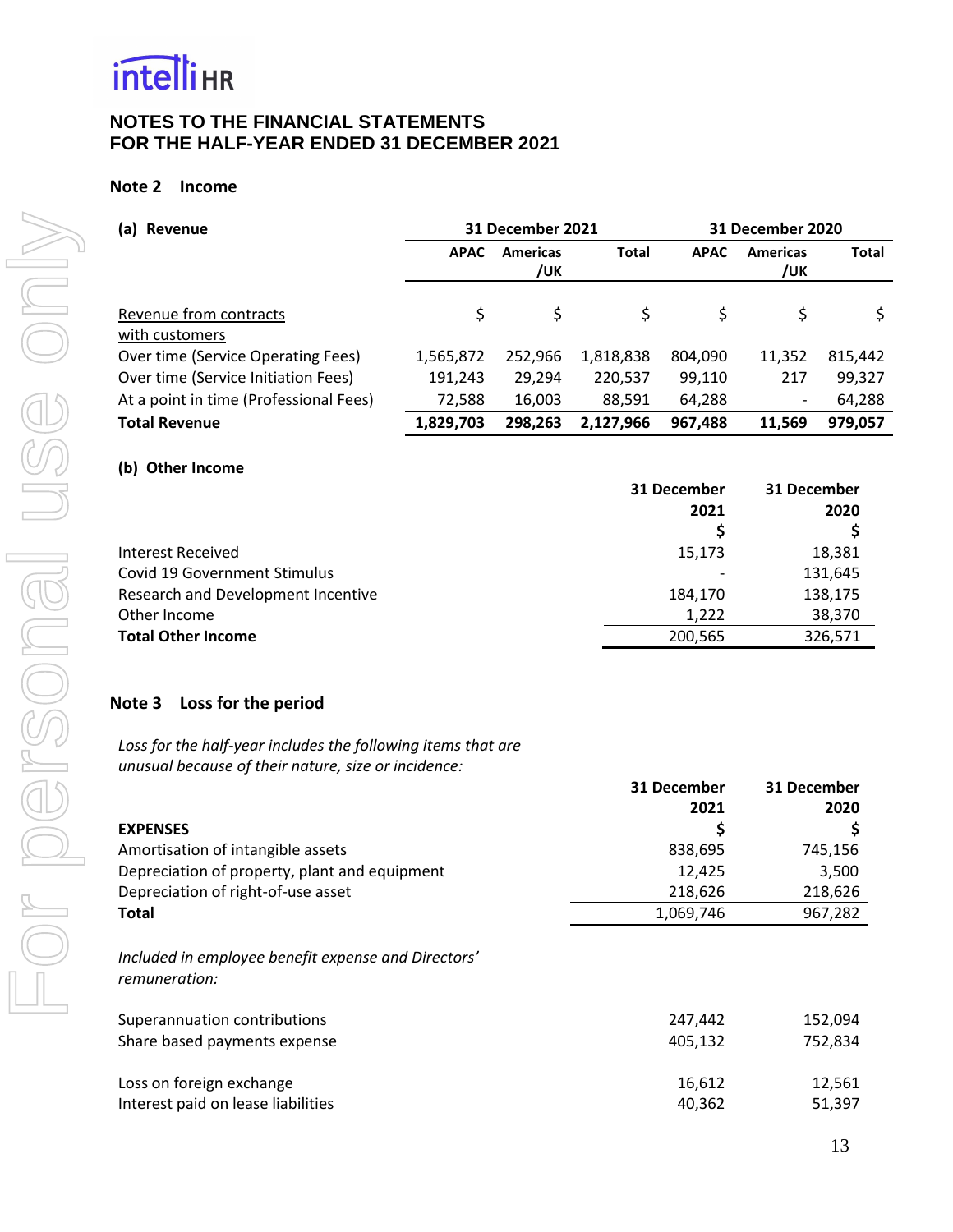

#### **Note 4 Investments**

|                                      | 31 December | 30 June |
|--------------------------------------|-------------|---------|
|                                      | 2021        | 2021    |
|                                      |             |         |
| Non-current fixed term cash deposits | 421,006     | 416,838 |
| <b>Total Investments</b>             | 421.006     | 416,838 |
|                                      |             |         |

#### **Note 5 Leases**

The Group is the lessee of an office premises and information about this lease is presented below:

|                                                   | 31 December<br>2021 | 30 June<br>2021 |
|---------------------------------------------------|---------------------|-----------------|
|                                                   | \$                  | \$              |
| <b>RIGHT-OF-USE ASSET</b>                         |                     |                 |
| Balance at lease inception                        | 3,038,186           | 3,038,186       |
| Accumulated depreciation                          | (1,302,249)         | (1,083,623)     |
| <b>Closing balance</b>                            | 1,735,937           | 1,954,563       |
|                                                   |                     |                 |
|                                                   |                     |                 |
| <b>LEASE LIABILITIES</b>                          |                     |                 |
| <b>Maturity analysis:</b>                         |                     |                 |
| Less than one year                                | 469,074             | 573,274         |
| One to five years                                 | 1,430,328           | 1,667,611       |
| <b>Closing balance</b>                            | 1,899,402           | 2,240,885       |
|                                                   |                     |                 |
| <b>AMOUNTS RECOGNISED IN PROFIT OR LOSS</b>       |                     |                 |
| Interest on lease liabilities                     | 40,362              | 97,635          |
| Depreciation of right-of-use asset                | 218,626             | 433,687         |
| AMOUNTS RECOGNISED IN THE STATEMENT OF CASH FLOWS |                     |                 |
| Cash flows from operating activities              |                     |                 |
| Interest paid                                     | 40,362              | 97,635          |
| <b>Cash flows from financing activities</b>       |                     |                 |
| Principal element of lease payments               | 341,483             | 404,308         |
| <b>Total</b>                                      | 381,845             | 501,943         |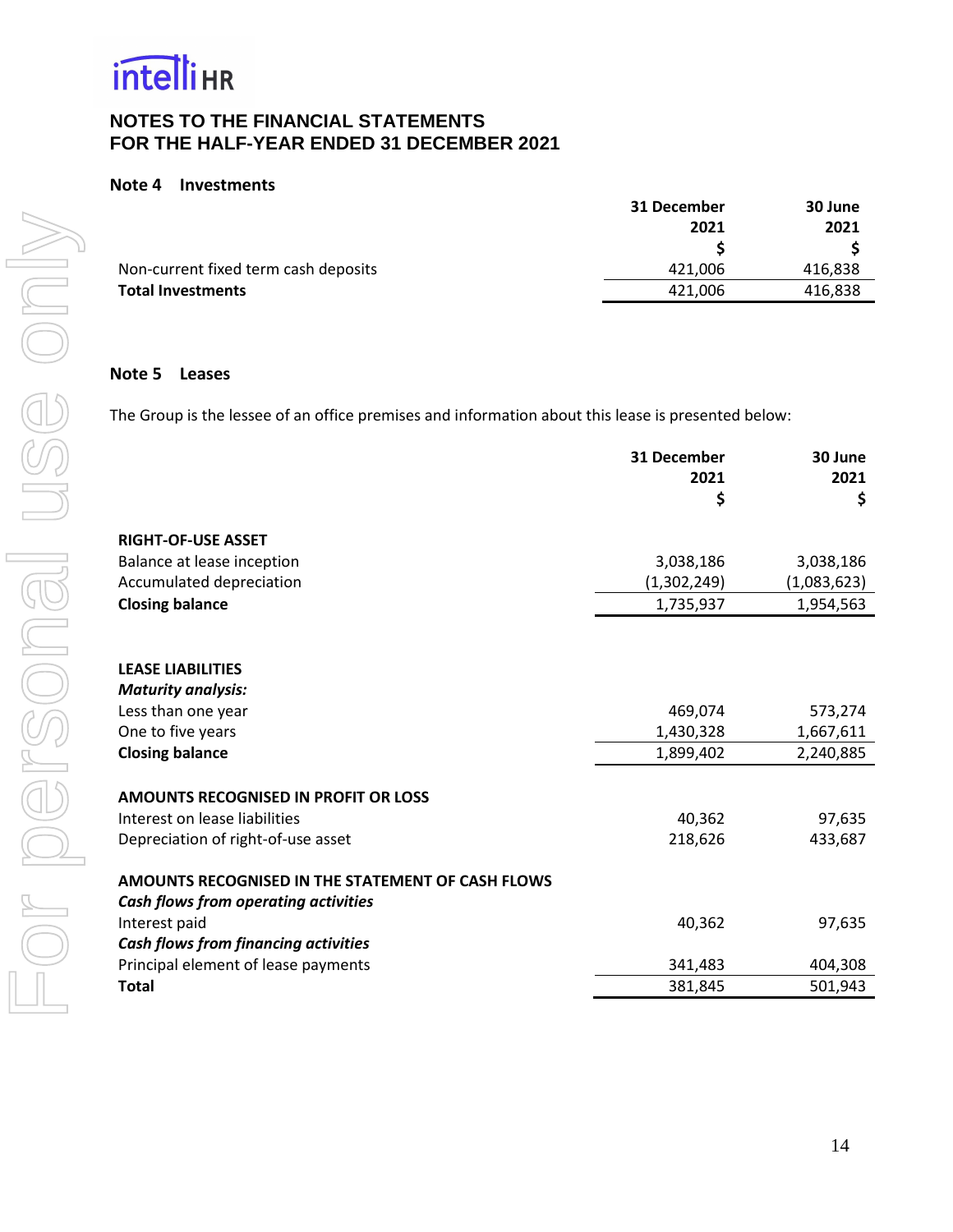

#### **Note 6 Non-current assets – Intangible assets**

|                          | 31 December<br>2021<br>\$ | 30 June<br>2021 |
|--------------------------|---------------------------|-----------------|
| <b>DEVELOPMENT COSTS</b> |                           |                 |
| Cost                     | 9,515,497                 | 8,288,557       |
| Accumulated amortisation | (6,534,181)               | (5,695,486)     |
| <b>Carrying amount</b>   | 2,981,316                 | 2,593,071       |

*The Development Costs carried forward above have been determined as follows:*

|                                        | 31 December<br>2021 | 31 December<br>2020 |
|----------------------------------------|---------------------|---------------------|
| Balance at the beginning of the period | 2,593,071           | 2,135,128           |
| Additions - internally developed       | 1,844,143           | 1,064,154           |
| Research and development tax incentive | (617, 203)          | (488, 269)          |
| Amortisation charge                    | (838, 695)          | (745, 156)          |
| Balance at the end of the half-year    | 2,981,316           | 1,965,857           |

Capitalised development costs represent proprietary knowledge developed internally through the construction of the software platform.

Capitalised development costs have finite useful lives and are amortised on a straight-line basis over three years. The current amortisation charge for development costs is included under depreciation and amortisation expense in the statement of profit or loss and other comprehensive income.

#### **Note 7 Current liabilities – Trade and other payables**

|                                | 31 December | 30 June   |
|--------------------------------|-------------|-----------|
|                                | 2021        | 2021      |
|                                | Ş           |           |
|                                |             |           |
| <b>UNSECURED LIABILITIES:</b>  |             |           |
| Trade payables                 | 223,588     | 294,940   |
| Other payables                 | 1,789,335   | 1,689,247 |
| Accrual for annual leave       | 618,578     | 488,189   |
| Accrual for long service leave |             | 95,651    |
| <b>Total</b>                   | 2,631,501   | 2,568,027 |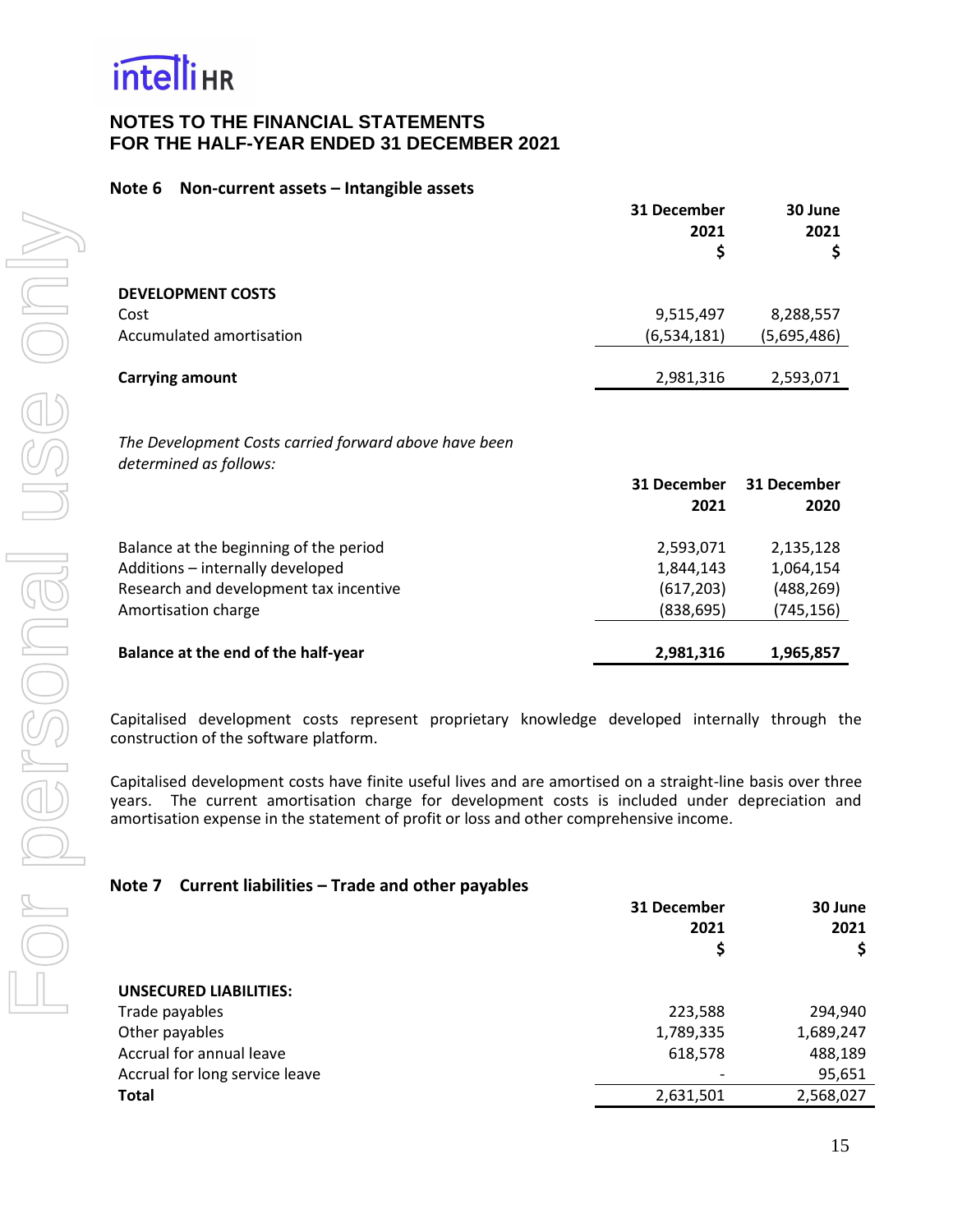

# **Note 8 Issued Capital**

| (a)<br><b>Share capital</b>          |                            | 31 December<br>2021<br><b>Shares</b> |             | 30 June<br>2021<br><b>Shares</b> |            | 31 December<br>2021<br>\$ | 30 June<br>2021<br>\$ |
|--------------------------------------|----------------------------|--------------------------------------|-------------|----------------------------------|------------|---------------------------|-----------------------|
| <b>Fully Paid Ordinary shares</b>    |                            | 338,866,547                          | 280,406,519 |                                  |            | 36,746,406                | 25,278,740            |
| (b)<br><b>Ordinary share capital</b> |                            |                                      |             |                                  |            |                           |                       |
|                                      |                            |                                      |             | <b>Number of</b>                 |            | <b>Issue</b>              |                       |
| <b>Date</b>                          | <b>Details</b>             |                                      | <b>Note</b> | <b>Shares</b>                    |            | <b>Price</b>              | \$                    |
| 1 July 2020                          | <b>Balance</b>             |                                      |             | 193,407,826                      |            |                           | 18,671,536            |
| <b>July 2020</b>                     | Exercise of options        |                                      |             |                                  | 20,000     | \$0.02                    | 400                   |
| August 2020                          | Exercise of options        |                                      |             |                                  | 3,925,944  | \$0.01                    | 39,259                |
|                                      | Exercise of options        |                                      |             |                                  | 235,944    | \$0.04                    | 9,438                 |
|                                      | Exercise of options        |                                      |             |                                  | 2,406,668  | \$0.075                   | 180,500               |
|                                      | STI shares issued          |                                      |             |                                  | 1,375,758  |                           |                       |
|                                      | Placement shares           |                                      |             |                                  | 2,731,956  | \$0.075                   | 204,897               |
| September 2020                       | Placement shares           |                                      |             |                                  | 30,601,377 | \$0.075                   | 2,295,103             |
|                                      |                            | Entitlement offer shares             |             |                                  | 40,820,707 | \$0.075                   | 3,061,553             |
|                                      | STI shares issued          |                                      |             |                                  | 1,500,000  |                           | 112,500               |
|                                      | Exercise of options        |                                      |             |                                  | 100,000    |                           | 7,500                 |
| October 2020                         | Exercise of options        |                                      |             |                                  | 111,111    | \$0.01                    | 1,111                 |
| December 2020                        | <b>Exercise of options</b> |                                      |             |                                  | 338,334    | \$0.30                    | 101,500               |
|                                      | Share issue costs          |                                      |             |                                  |            |                           | (71, 756)             |
| January 2021                         | Exercise of options        |                                      |             |                                  | 115,000    | \$0.30                    | 34,500                |
| <b>March 2021</b>                    | Exercise of options        |                                      |             |                                  | 147,000    | \$0.02                    | 2,940                 |
|                                      | <b>Exercise of options</b> |                                      |             |                                  | 68,894     | \$0.04                    | 2,759                 |
| May 2021                             | <b>Exercise of options</b> |                                      |             |                                  | 2,083,334  | \$0.30                    | 625,000               |
|                                      | <b>Exercise of options</b> |                                      |             |                                  | 416,666    |                           |                       |
| 30 June 2021                         | <b>Balance</b>             |                                      |             | 280,406,519                      |            |                           | 25,278,740            |
| <b>July 2021</b>                     | Exercise of options        |                                      |             |                                  | 297,501    | \$0.075                   | 22,313                |
| August 2021                          | Exercise of options        |                                      |             |                                  | 741,666    | \$0.075                   | 55,625                |
| September 2021                       | Exercise of options        |                                      |             |                                  | 24,000     | \$0.04                    | 960                   |
|                                      | Placement shares           |                                      |             |                                  | 46,378,260 | \$0.23                    | 10,667,000            |
|                                      | Exercise of options        |                                      |             |                                  | 10,000     | \$0.020                   | 200                   |
| December 2021                        | Exercise of options        |                                      |             |                                  | 177,778    | \$0.010                   | 1,778                 |
|                                      | Placement shares           |                                      |             |                                  | 3,621,740  | \$0.23                    | 833,000               |
|                                      |                            | Director Incentive shares            |             |                                  | 593,219    | \$0.207                   | 122,796               |
|                                      | <b>Exercise options</b>    |                                      |             |                                  | 80,000     | \$0.020                   | 1,600                 |
|                                      | Placement shares           |                                      |             |                                  | 2,000,000  | \$0.20                    | 400,000               |
|                                      |                            | Performance Rights                   |             |                                  | 4,535,864  |                           |                       |
|                                      | Share issue costs          |                                      |             |                                  |            |                           | (637, 606)            |
| 31 December 2021                     | <b>Balance</b>             |                                      |             | 338,866,547                      |            |                           | 36,746,406            |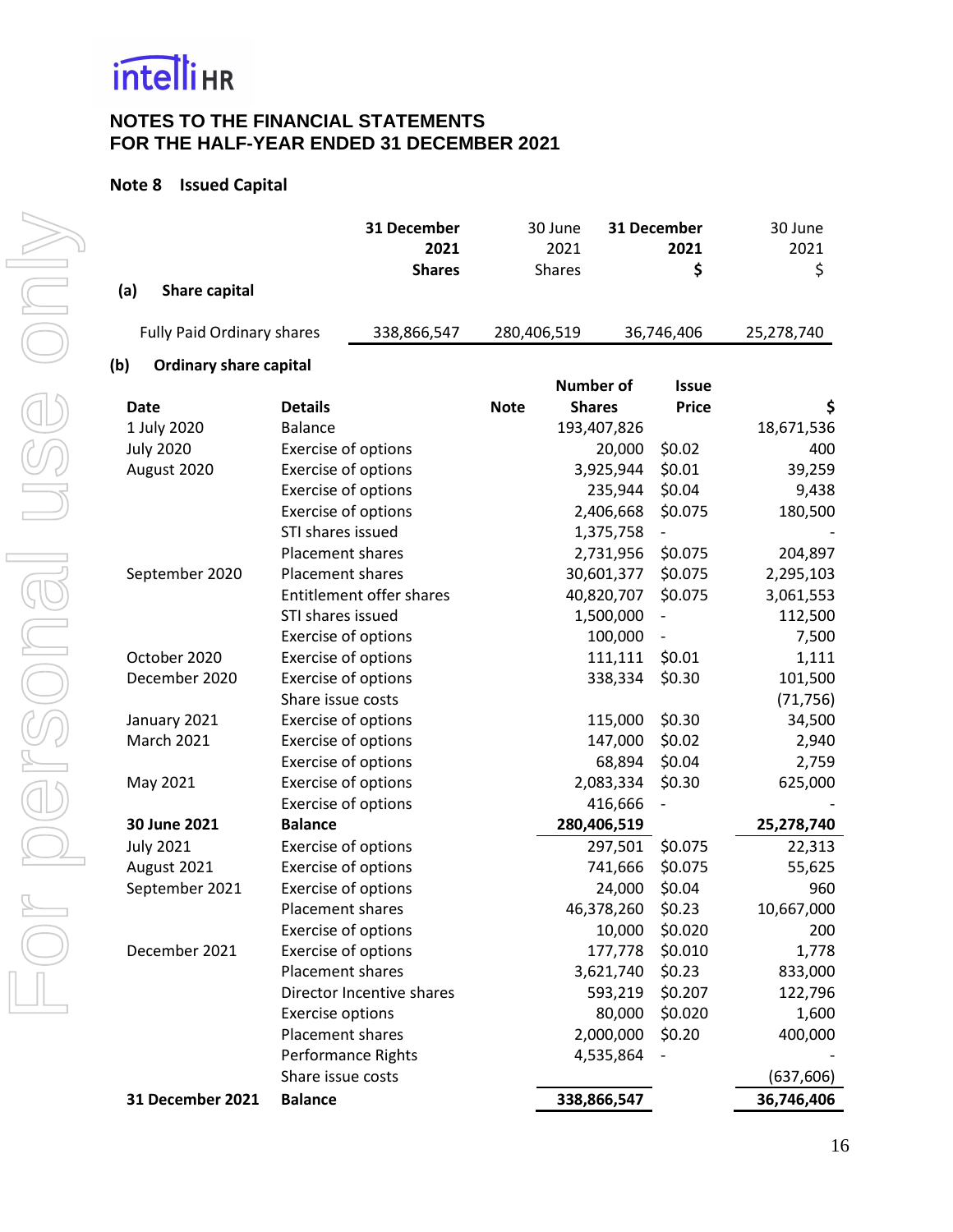

#### **Note 9 Earnings per share**

|                                                                       | <b>Consolidated</b>              |                                  |  |
|-----------------------------------------------------------------------|----------------------------------|----------------------------------|--|
|                                                                       | 31 December<br>2021<br>\$        | 31 December<br>2020<br>\$        |  |
| Earnings per share for loss from continuing operations                |                                  |                                  |  |
| Loss after income tax attributable to the owners of intelliHR Limited | (4,602,230)                      | (3,033,010)                      |  |
| Weighted average number of shares used in calculating basic and       | <b>Number</b>                    | <b>Number</b>                    |  |
| diluted earnings per share                                            | 306,818,690                      | 245,884,697                      |  |
| Basic earnings per share<br>Diluted earnings per share                | <b>Cents</b><br>(1.50)<br>(1.50) | <b>Cents</b><br>(1.23)<br>(1.23) |  |
| Note 10 Cash flow information                                         | 31 December<br>2021              | 31 December<br>2020              |  |

**\$ \$** *Cash and cash equivalents shown in the statement of cash flows comprises the following:* Cash at bank 10,801,153 1,958,836 Fixed term cash deposits and the set of the set of the set of the set of the set of the set of the set of the set of the set of the set of the set of the set of the set of the set of the set of the set of the set of the se **Total** 10,801,153 6,858,836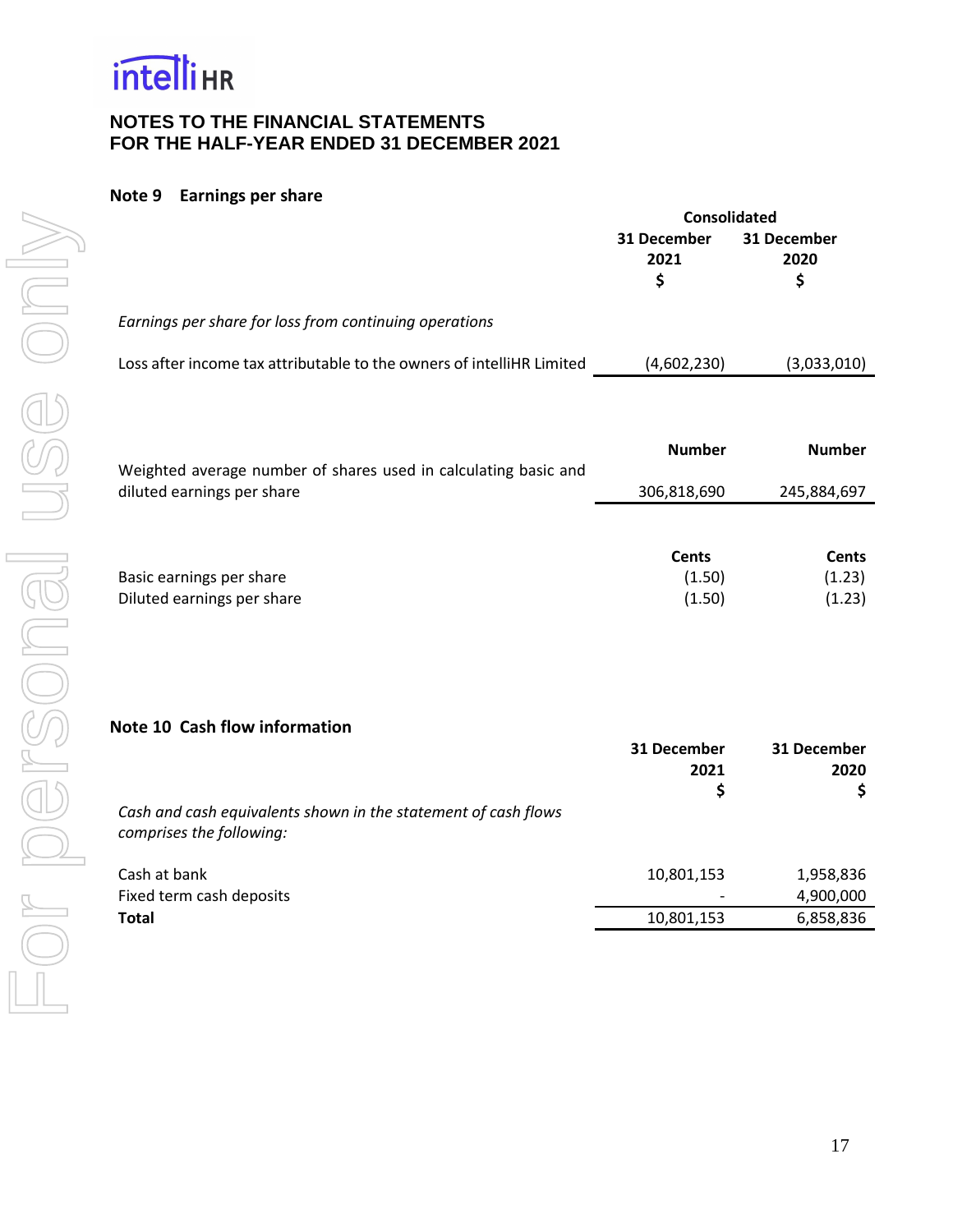

### **Note 11 Operating segments**

The Group has identified its operating segments based on the internal reports that are reviewed and used by the Board of Directors (Chief Operating Decision Makers) in assessing performance and determining the allocation of resources. The Group is managed primarily on a geographic basis that is the location of the respective areas of revenue generation in Asia Pacific and Americas. (Americas includes Canada, United States and Great Britain).

#### **Basis of accounting for purposes of reporting by operating segments**

#### **a. Accounting policies adopted**

Unless stated otherwise, all amounts reported to the Board with respect to operating segments, are determined in accordance with accounting policies that are consistent with those adopted in the annual financial statements of the Group.

#### **b. Segment assets**

Where an asset is used across multiple segments, the asset is allocated to the segment that receives the majority of the economic value from the asset. In most instances, segment assets are clearly identifiable on the basis of their nature and physical location.

#### **c. Segment liabilities**

Liabilities are allocated to segments where there is a direct nexus between the incurrence of the liability and the operations of the segment. Borrowings and tax liabilities are generally considered to relate to the Group as a whole and are not allocated. Segment liabilities include trade and other payables.

#### **d. Unallocated items**

The following items for revenue, expenses, assets, and liabilities are not allocated to operating segments as they are not considered part of the core operations of any segment:

- Interest income
- Global administrative and other expenses
- Global software development expenses
- Global customer help desk expenses
- Global marketing
- Share-based payments
- Research and development tax incentive
- Government incentives
- Income tax expense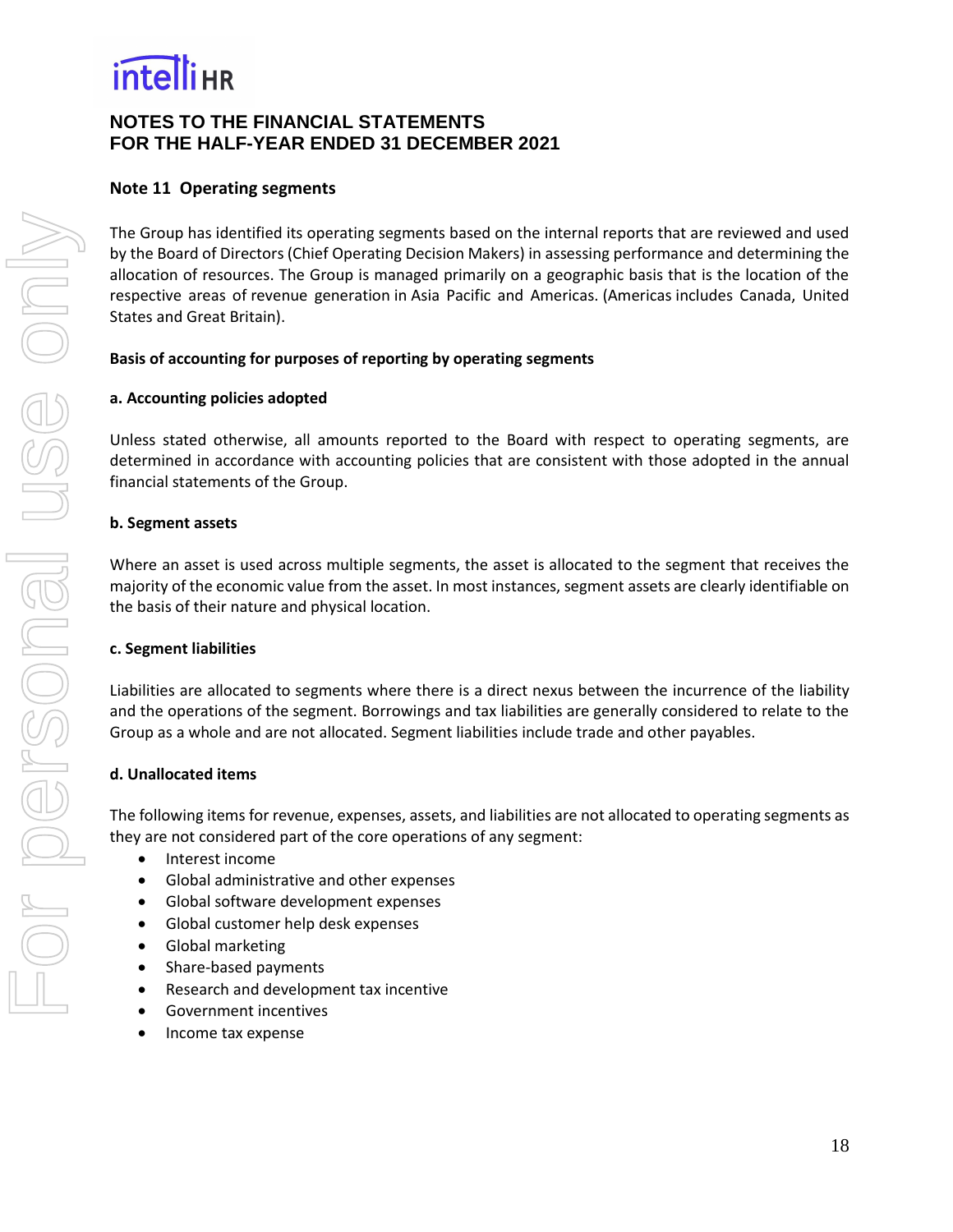

### **Note 11 Operating segments (continued)**

#### **e. Segment Information**

| <b>Segment Revenue</b>         |             | <b>APAC</b> | Americas/UK | Unallocated        | <b>Total</b> |
|--------------------------------|-------------|-------------|-------------|--------------------|--------------|
| Revenue                        | 1,829,703   |             | 298,263     |                    | 2,127,966    |
| Other income                   |             |             |             | 200,565            | 200,565      |
| Total revenue and other income | 1,829,703   |             | 298,263     | 200,565            | 2,328,531    |
| <b>Segment Result</b>          | <b>APAC</b> |             | Americas/UK | <b>Unallocated</b> | <b>Total</b> |
| 31 December 2021               | \$736,220   |             | (5496, 985) | (4,841,465)        | (4,602,230)  |
| Segment assets                 |             |             |             |                    |              |

|                  | <b>APAC</b> | Americas/UK | <b>Unallocated</b> | Total      |
|------------------|-------------|-------------|--------------------|------------|
|                  |             |             |                    |            |
| 31 December 2021 | 746.146     | 119,859     | 15,859,087         | 16,725,092 |

#### *Segment liabilities*

|                  | APAC      | Americas/UK | <b>Unallocated</b> | Total     |
|------------------|-----------|-------------|--------------------|-----------|
|                  |           |             |                    |           |
| 31 December 2021 | 1.444.510 | 227.708     | 2,896,429          | 4,568,647 |

#### **Note 12 Events occurring after the reporting date**

<span id="page-20-0"></span>No matters or circumstances have arisen since 31 December 2021 that have significantly affected, or may significantly affect, the operations of those operations or the state of affairs of the consolidated entity in future financial years.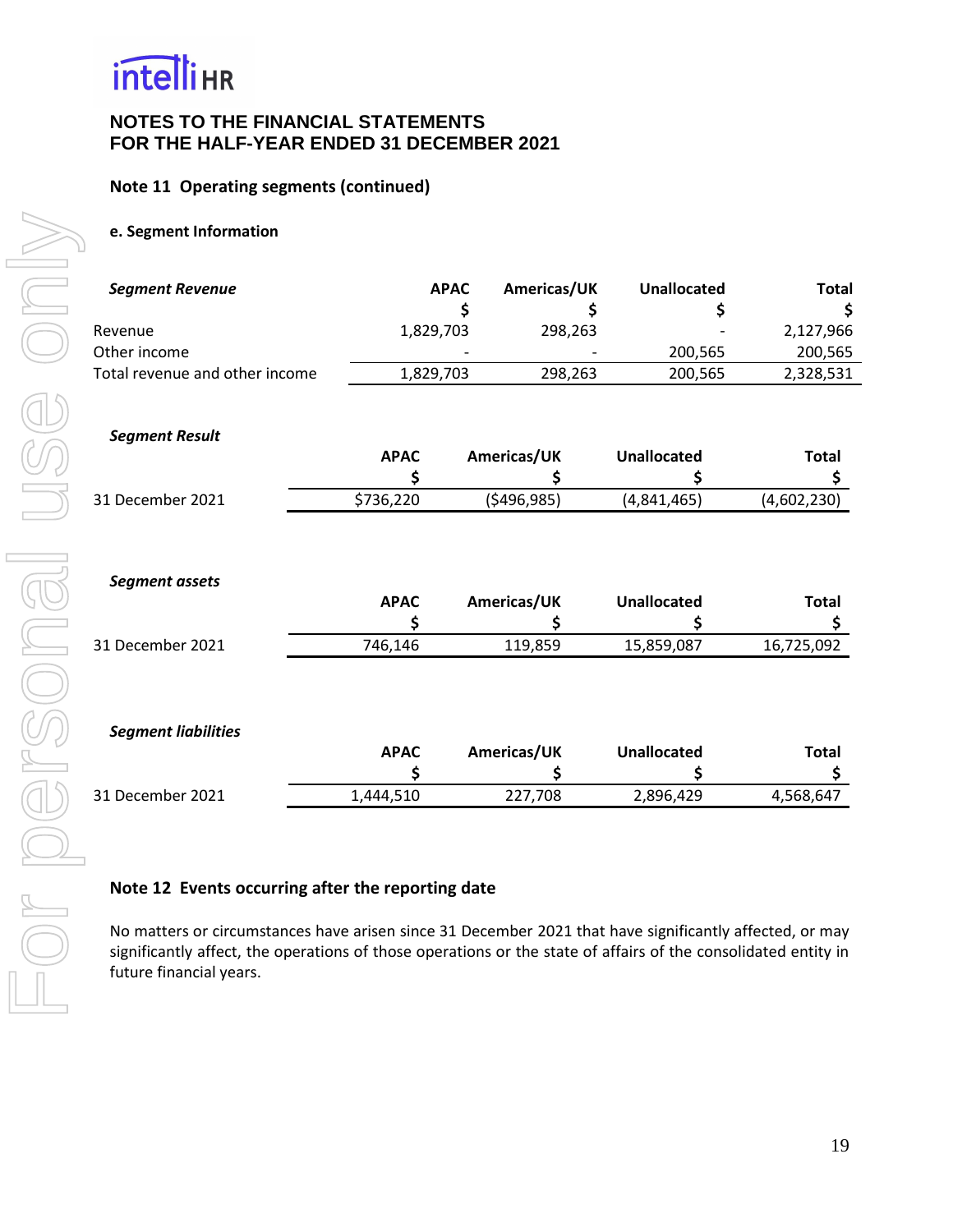

# **DIRECTORS' DECLARATION**

In the directors' opinion:

- the attached financial statements and notes comply with the *Corporations Act 2001*, Australian Accounting Standard AASB 134 *'Interim Financial Reporting*', the *Corporations Regulations 2001* and other mandatory professional reporting requirements;
- the attached financial statements and notes give a true and fair view of the consolidated entity's financial position as at 31 December 2021 and of its performance for the financial half-year ended on that date; and
- there are reasonable grounds to believe that the company will be able to pay its debts as and when they become due and payable.

Signed in accordance with a resolution of directors made pursuant to section 303(5)(a) of the *Corporations Act 2001*.

On behalf of the directors

any Belles

Tony Bellas Chairman

18 February 2022 Brisbane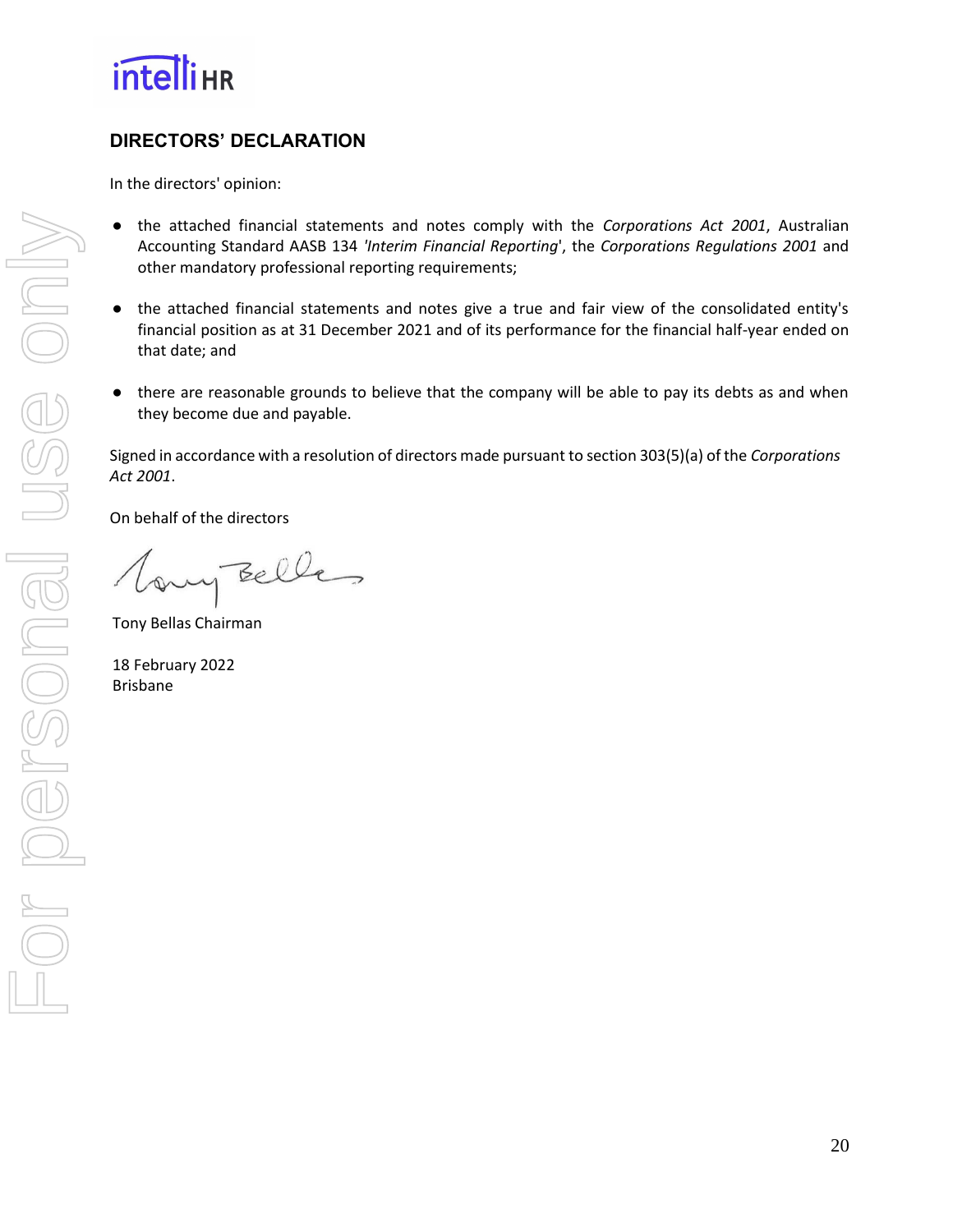

Level 10, 12 Creek St Brisbane QLD 4000 GPO Box 457 Brisbane QLD 4001 Australia

# **INDEPENDENT AUDITOR'S REVIEW REPORT**

To the members of intelliHR Limited

# **Report on the Half-Year Financial Report**

#### **Conclusion**

We have reviewed the half-year financial report of intelliHR Limited (the Company) and its subsidiaries (the Group), which comprises the consolidated statement of financial position as at 31 December 2021, the consolidated statement of profit or loss and other comprehensive income, the consolidated statement of changes in equity and the consolidated statement of cash flows for the half-year ended on that date, a summary of significant accounting policies and other explanatory information, and the directors' declaration.

Based on our review, which is not an audit, we have not become aware of any matter that makes us believe that the accompanying half-year financial report of the Group does not comply with the *Corporations Act 2001* including:

- (i) Giving a true and fair view of the Group's financial position as at 31 December 2021 and of its financial performance for the half-year ended on that date; and
- (ii) Complying with Accounting Standard AASB 134 *Interim Financial Reporting* and the *Corporations Regulations 2001.*

#### **Basis for conclusion**

We conducted our review in accordance with ASRE 2410 *Review of a Financial Report Performed by the Independent Auditor of the Entity*. Our responsibilities are further described in the *Auditor's Responsibilities for the Review of the Financial Report* section of our report. We are independent of the Company in accordance with the auditor independence requirements of the *Corporations Act 2001* and the ethical requirements of the Accounting Professional and Ethical Standards Board's APES 110 *Code of Ethics for Professional Accountants (including Independence Standards)* (the Code) that are relevant to the audit of the annual financial report in Australia. We have also fulfilled our other ethical responsibilities in accordance with the Code.

We confirm that the independence declaration required by the *Corporations Act 2001* which has been given to the directors of the Company, would be the same terms if given to the directors as at the time of this auditor's review report.

#### **Emphasis of matter – Material uncertainty relating to going concern**

We draw attention to Note 1 in the financial report which describes the events and/or conditions which give rise to the existence of a material uncertainty that may cast significant doubt about the Group's ability to continue as a going concern and therefore the Group may be unable to realise its assets and discharge its liabilities in the normal course of business. Our conclusion is not modified in respect of this matter.